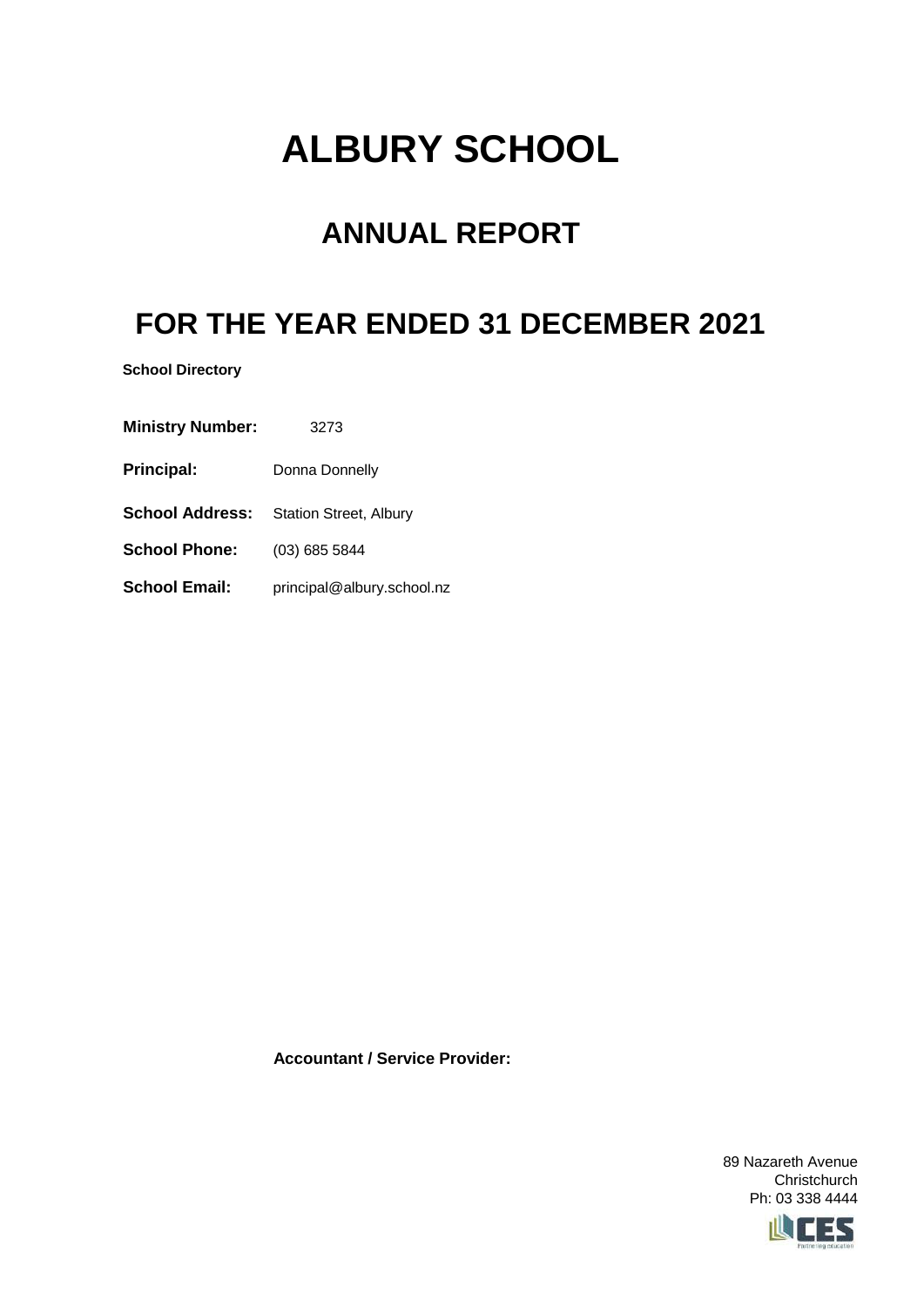# **ALBURY SCHOOL**

Annual Report - For the year ended 31 December 2021

### **Index**

#### **Page Statement**

### **Financial Statements**

- 1 Member of the Board of Trustees
- 2 Statement of Responsibility
- 3 Statement of Comprehensive Revenue and Expense
- 4 Statement of Changes in Net Assets/Equity
- 5 Statement of Financial Position
- 6 Statement of Cash Flows
- 7 21 Notes to the Financial Statements

### **Other Information**

Analysis of Variance

Kiwisport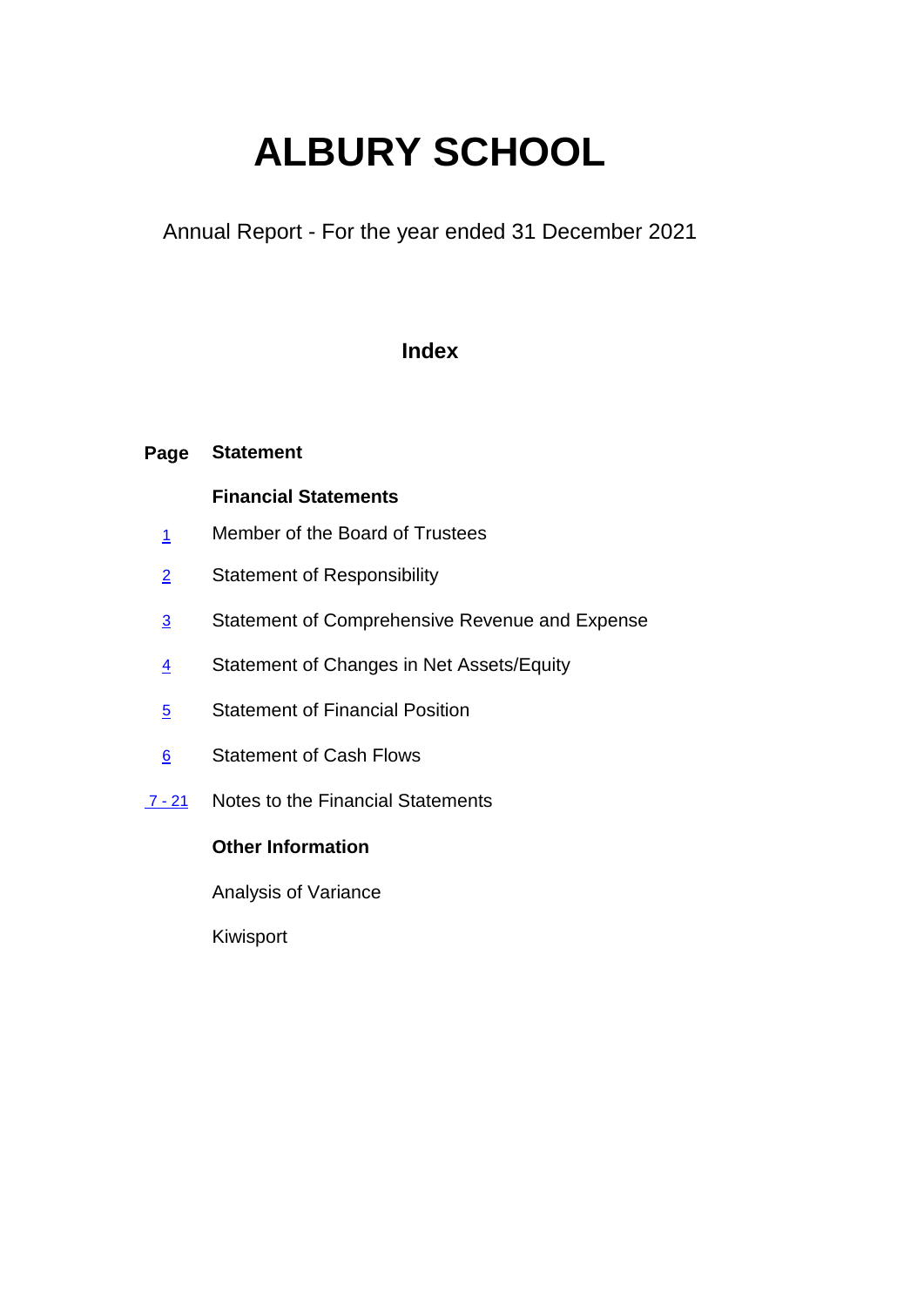## **Albury School**

### **Members of the Board of Trustees**

### For the year ended 31 December 2021

| <b>Name</b>        | <b>Position</b> | <b>Term Expires</b> |
|--------------------|-----------------|---------------------|
|                    |                 |                     |
| Nick Fisher        | Chair Person    | Jun 2022            |
| Donna Donnelly     | Principal       |                     |
| Olivia France      | Parent Rep      | Jun 2022            |
| Aaron McCall       | Parent Rep      | Jun 2022            |
| Sam Bray           | Parent Rep      | Jun 2022            |
| Georgina McKerchar | Parent Rep      | Jun 2022            |
| Elsie Greenwood    | Staff Rep       | Dec 2021            |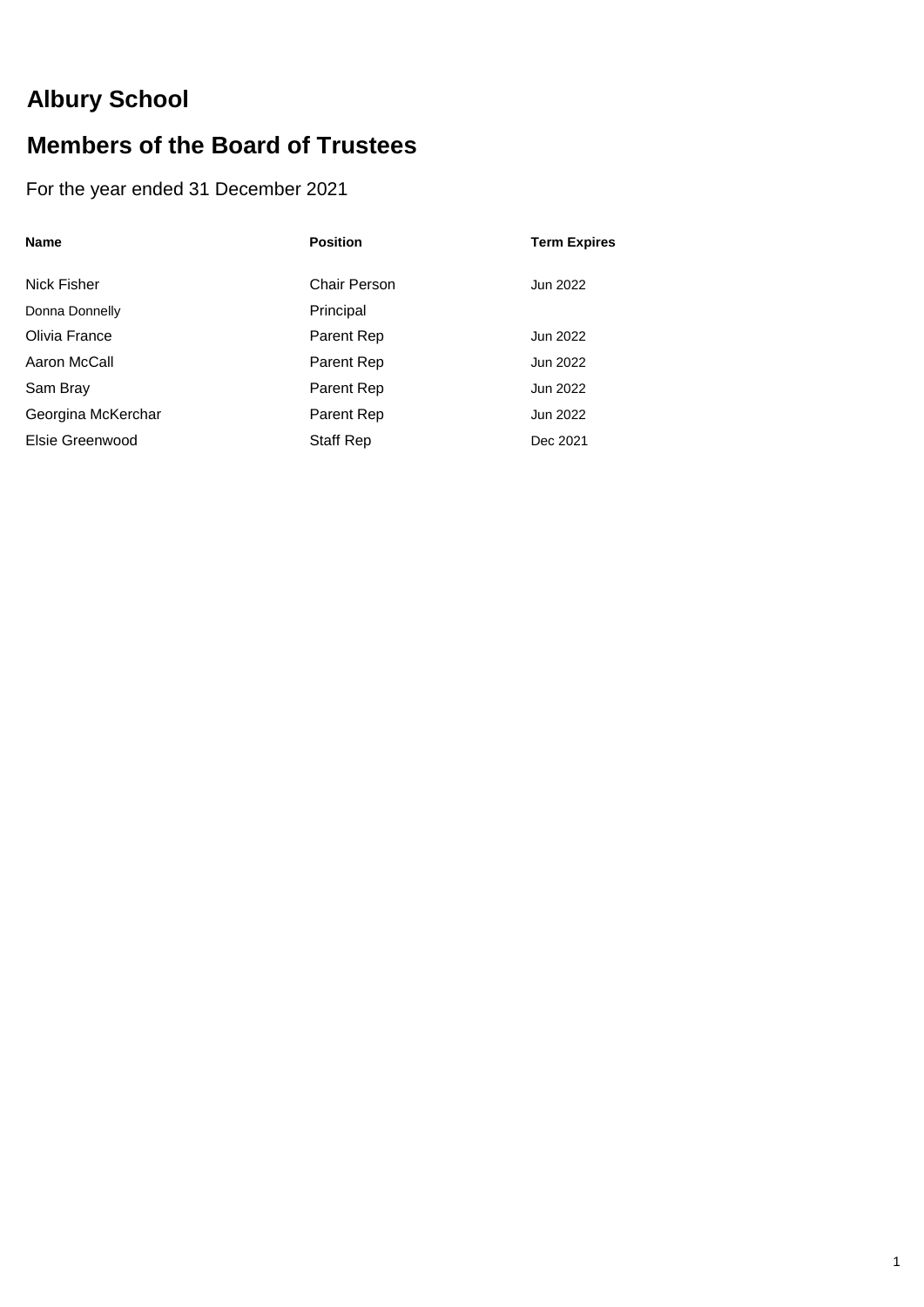## **Albury School**

## **Statement of Responsibility**

For the year ended 31 December 2021

The Board of Trustees accepts responsibility for the preparation of the annual financial statements and the judgements used in these financial statements.

The management (including the principal and others as directed by the Board) accepts responsibility for establishing and maintaining a system of internal controls designed to provide reasonable assurance as to the integrity and reliability of the school's financial reporting.

It is the opinion of the Board and management that the annual financial statements for the financial year ended 31 December 2021 fairly reflects the financial position and operations of the school.

The School's 2021 financial statements are authorised for issue by the Board.

Full Name of Board Chairperson

Signature of Board Chairperson

2 5 MAY 2022

Date:

melly

Full Name of Principal

Signature of Principal

25.05.2022

Date: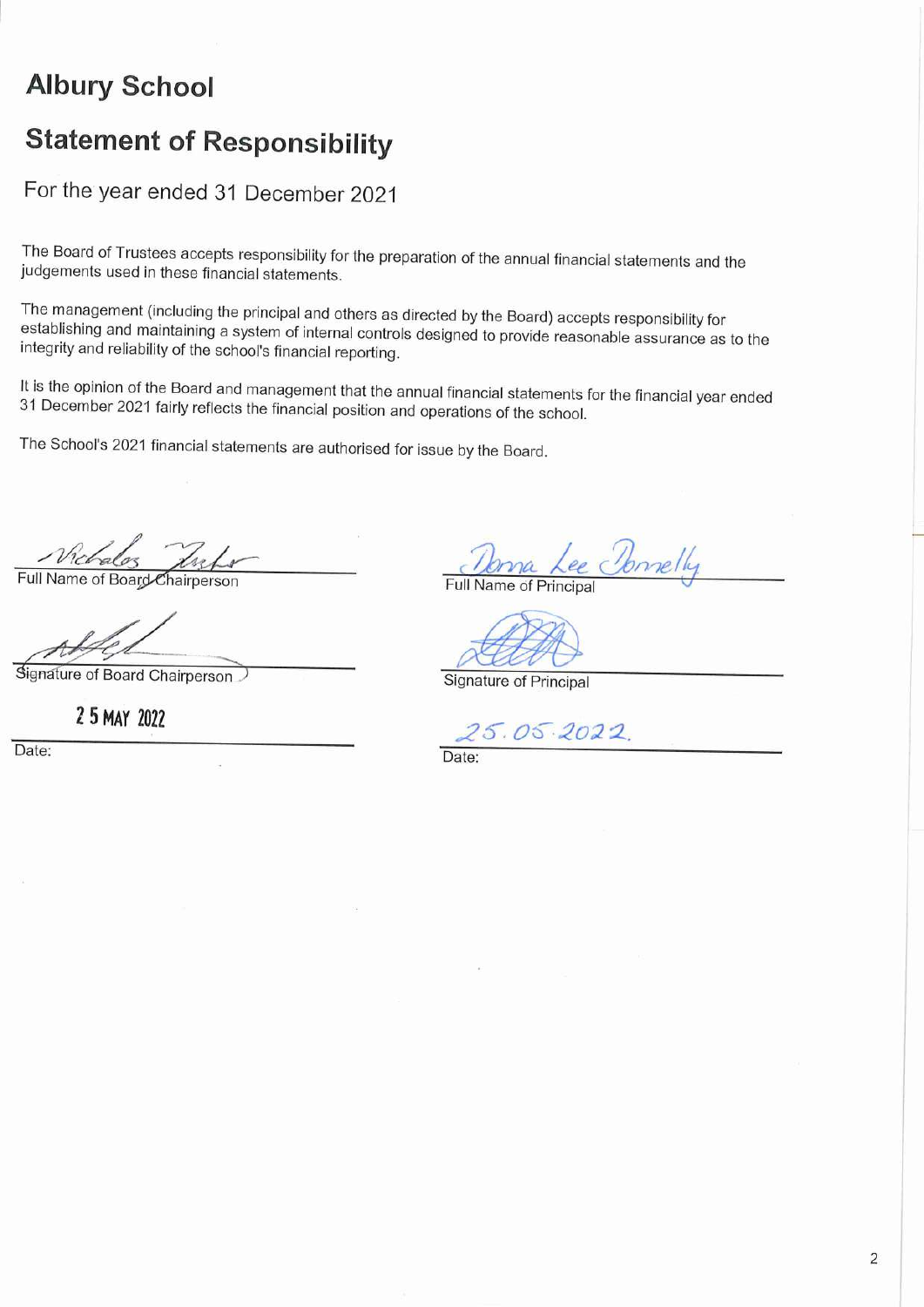## **Albury School Statement of Comprehensive Revenue and Expense**

For the year ended 31 December 2021

|              | 2021                                  | 2021<br><b>Budget</b>                       | 2020                                          |
|--------------|---------------------------------------|---------------------------------------------|-----------------------------------------------|
| <b>Notes</b> | <b>Actual</b>                         | (Unaudited)                                 | <b>Actual</b>                                 |
|              |                                       |                                             | \$                                            |
|              |                                       |                                             | 419,557                                       |
|              |                                       |                                             | 15,795                                        |
|              | 114                                   | 150                                         | 930                                           |
|              |                                       |                                             | 436,282                                       |
|              |                                       |                                             |                                               |
|              |                                       |                                             |                                               |
| 3            | 5,216                                 |                                             | 10,999                                        |
| 4            | 316,679                               | 59,384                                      | 269,762                                       |
| 5            | 26,383                                | 24,769                                      | 43,756                                        |
|              | 95                                    |                                             | 202                                           |
| $\,6$        | 73,556                                | 27,883                                      | 89,768                                        |
|              | 14,828                                | 13,000                                      | 14,805                                        |
|              | 436,757                               | 125,036                                     | 429,292                                       |
|              | 7,691                                 | (21, 853)                                   | 6,990                                         |
|              |                                       |                                             |                                               |
|              |                                       |                                             | 6,990                                         |
|              | $\overline{2}$<br>3<br>$\overline{7}$ | \$<br>421,466<br>22,868<br>444,448<br>7,691 | \$<br>99,433<br>3,600<br>103,183<br>(21, 853) |



The above Statement of Comprehensive Revenue and Expense should be read in conjunction with the accompanying notes which form part of these financial statements. 3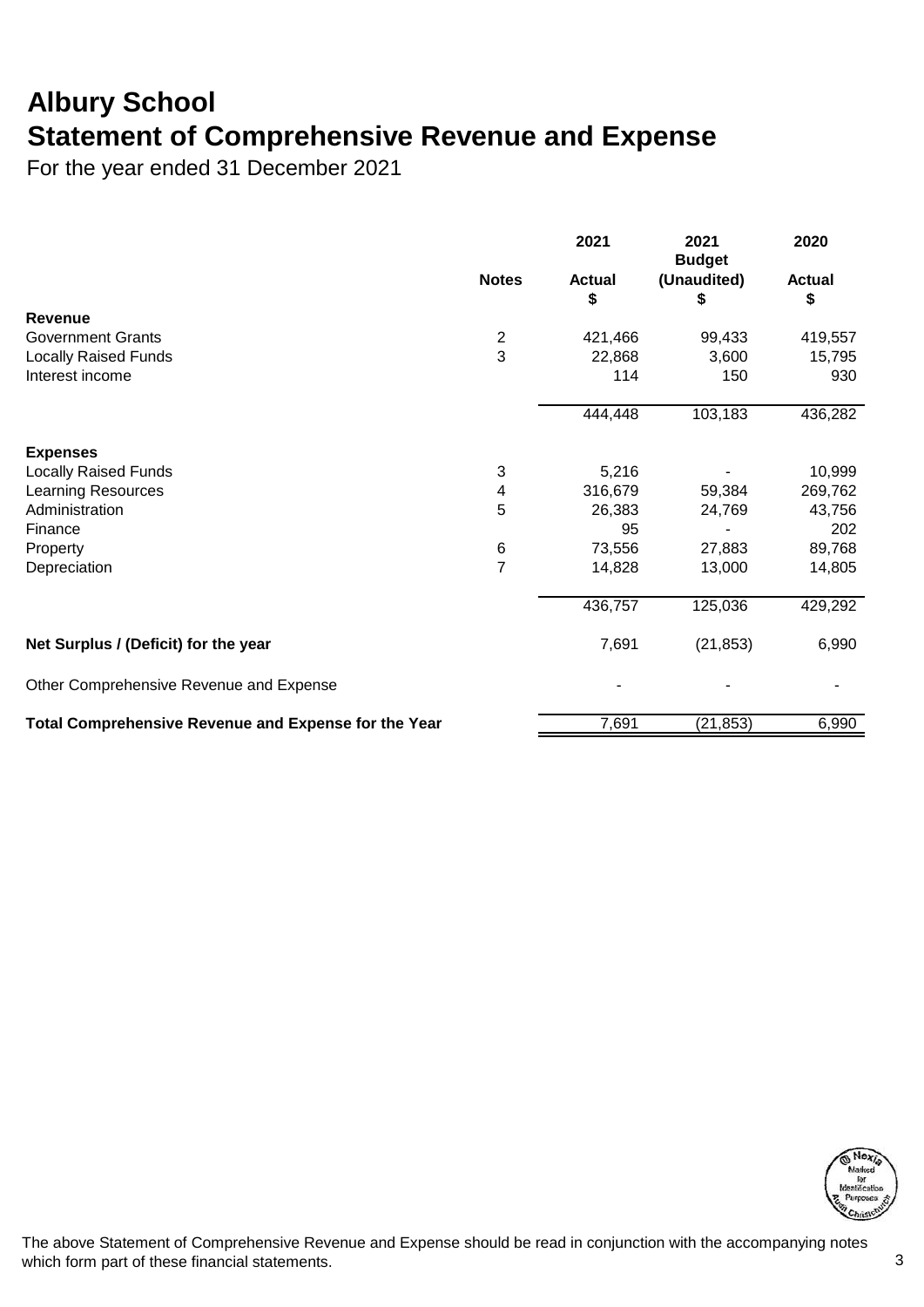## **Albury School Statement of Changes in Net Assets/Equity**

For the year ended 31 December 2021

|                                                                                                              | <b>Notes</b> | <b>Actual</b> | <b>Budget</b><br>(Unaudited) | <b>Actual</b> |
|--------------------------------------------------------------------------------------------------------------|--------------|---------------|------------------------------|---------------|
|                                                                                                              |              | 2021<br>\$    | 2021<br>\$                   | 2020<br>\$    |
| <b>Balance at 1 January</b>                                                                                  |              | 168,457       | 168,457                      | 161,467       |
| Total comprehensive revenue and expense for the year<br>Capital Contributions from the Ministry of Education |              | 7,691         | (21, 853)                    | 6,990         |
| Contribution - Furniture and Equipment Grant<br>Contribution - Te Mana Tuhono Scheme                         |              | 640<br>6,538  |                              |               |
| <b>Equity at 31 December</b>                                                                                 | 24           | 183,326       | 146.604                      | 168,457       |
| <b>Retained Earnings</b>                                                                                     |              | 183.326       | 146.604                      | 168,457       |
| <b>Equity at 31 December</b>                                                                                 |              | 183,326       | 146,604                      | 168,457       |



The above Statement of Changes in Net Assets/Equity should be read in conjunction with the accompanying notes which form part of these financial statements. 4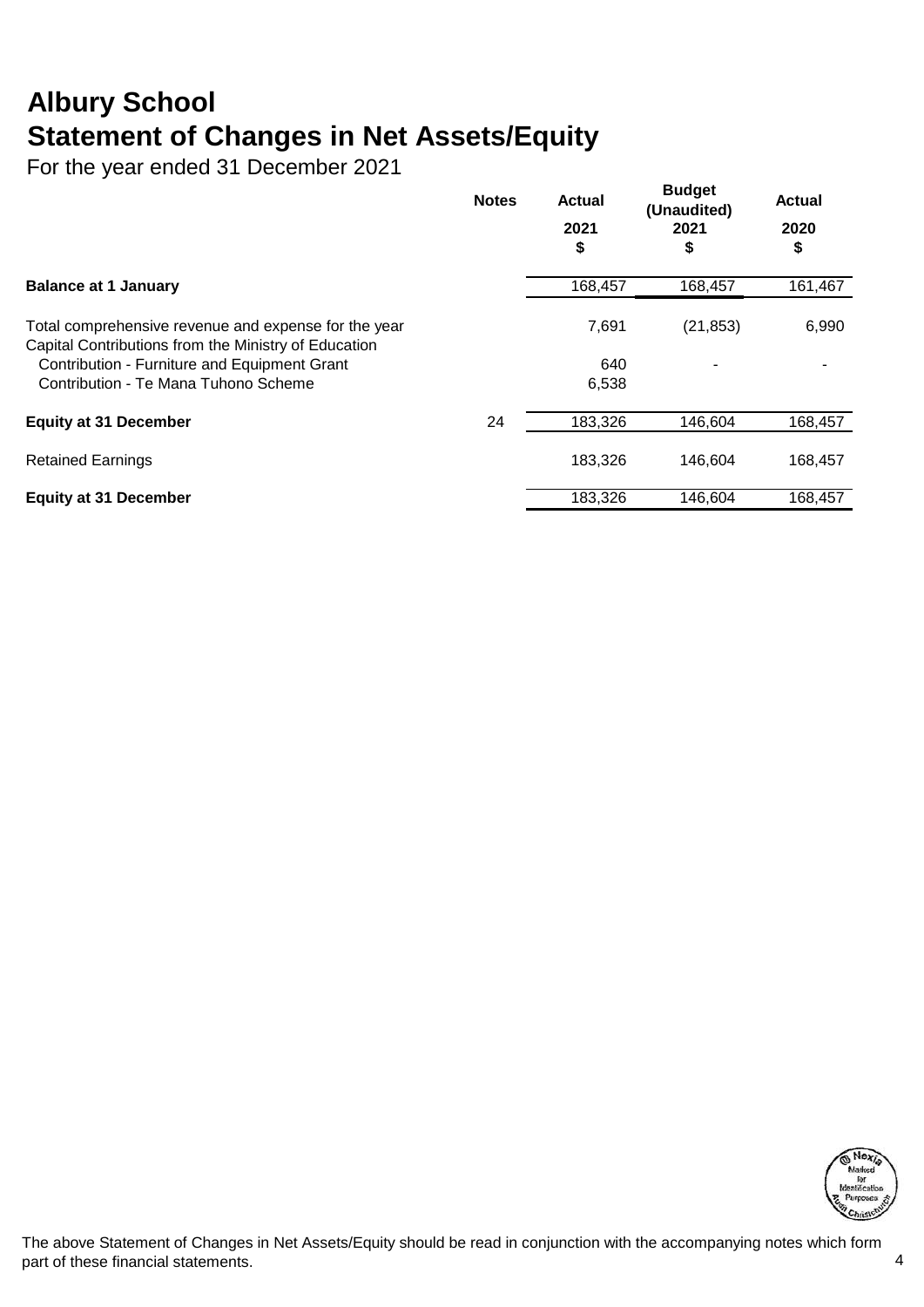## **Albury School Statement of Financial Position**

As at 31 December 2021

|                                          |              | 2021                | 2021<br><b>Budget</b> | 2020                |
|------------------------------------------|--------------|---------------------|-----------------------|---------------------|
|                                          | <b>Notes</b> | <b>Actual</b><br>\$ | (Unaudited)<br>\$     | <b>Actual</b><br>\$ |
| <b>Current Assets</b>                    |              |                     |                       |                     |
| Cash and Cash Equivalents                | 8            | 156,952             | 62,838                | 133,011             |
| <b>Accounts Receivable</b>               | 9            | 13,134              | 11,727                | 17,673              |
| Prepayments                              |              | 3,793               |                       | 1,237               |
| Inventories                              | 10           | 760                 | 778                   | 760                 |
| Investments                              | 11           |                     | 68,360                |                     |
|                                          |              | 174,639             | 143,703               | 152,681             |
| <b>Current Liabilities</b>               |              |                     |                       |                     |
| <b>GST Payable</b>                       |              | 5,213               | 6,241                 | 3,087               |
| <b>Accounts Payable</b>                  | 13           | 22,151              | 17,258                | 24,214              |
| Revenue Received in Advance              | 14           | 174                 |                       |                     |
| Provision for Cyclical Maintenance       | 15           |                     | 19,500                | 15,444              |
| <b>Finance Lease Liability</b>           | 16           | 3,816               | 4,764                 | 4,872               |
| Funds held in Trust                      | 17           | 379                 |                       |                     |
| Funds held for Capital Works Projects    | 18           | 5,155               | 5,262                 | 5,700               |
|                                          |              | 36,888              | 53,025                | 53,317              |
| <b>Working Capital Surplus/(Deficit)</b> |              | 137,751             | 90,679                | 99,364              |
| <b>Non-current Assets</b>                |              |                     |                       |                     |
| Property, Plant and Equipment            | 12           | 110,751             | 102,377               | 115,377             |
|                                          |              | 110,751             | 102,377               | 115,377             |
| <b>Non-current Liabilities</b>           |              |                     |                       |                     |
| Provision for Cyclical Maintenance       | 15           | 59,276              | 31,864                | 36,568              |
| <b>Finance Lease Liability</b>           | 16           | 5,900               | 14,588                | 9,716               |
|                                          |              | 65,176              | 46,452                | 46,284              |
| <b>Net Assets</b>                        |              | 183,326             | 146,604               | 168,457             |
|                                          |              |                     |                       |                     |
| <b>Equity</b>                            | 24           | 183,326             | 146,604               | 168,457             |



The above Statement of Financial Position should be read in conjunction with the accompanying notes which form part of these financial statements. 5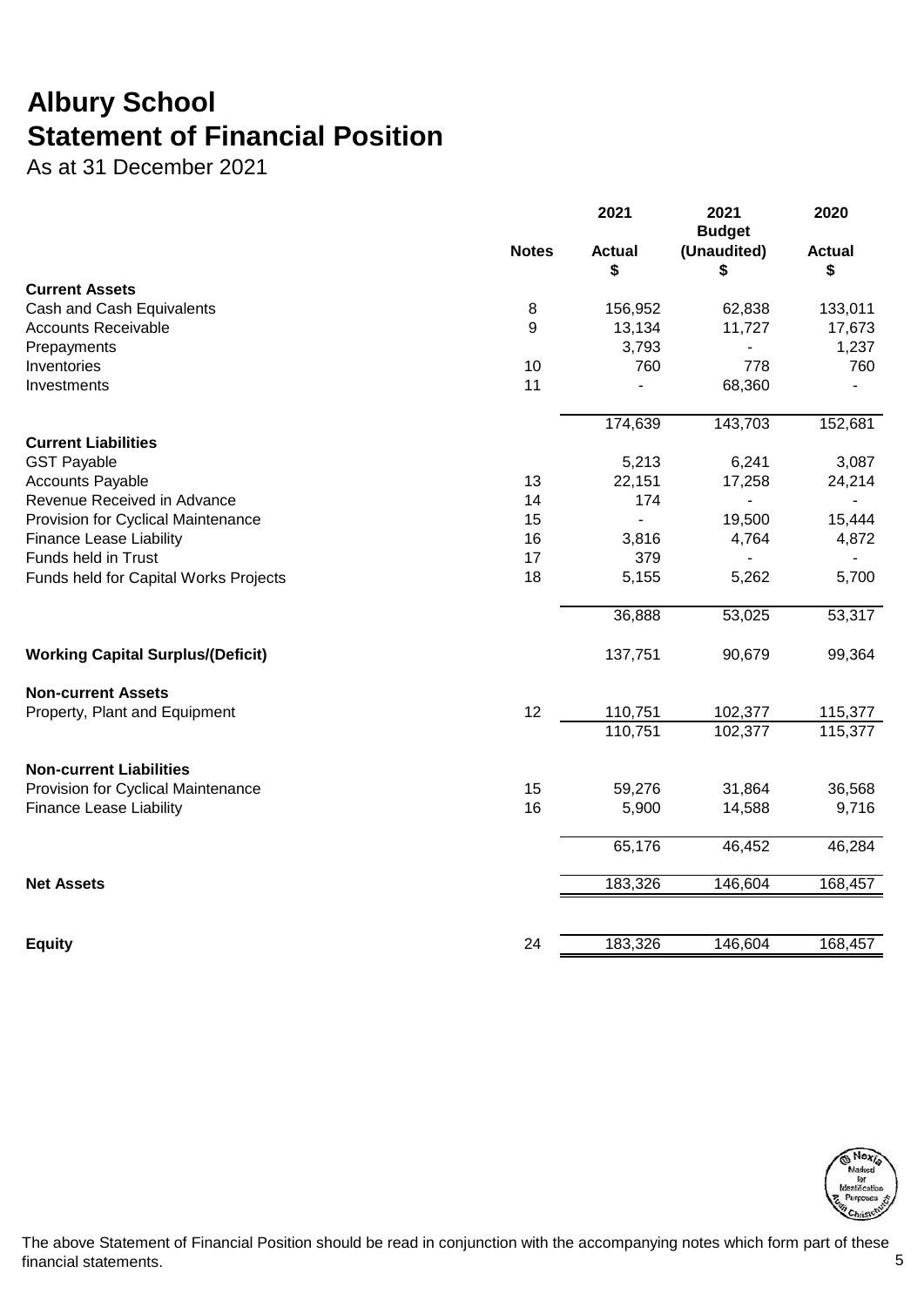## **Albury School Statement of Cash Flows**

For the year ended 31 December 2021

|                                                          |             | 2021                | 2021<br><b>Budget</b> | 2020                |
|----------------------------------------------------------|-------------|---------------------|-----------------------|---------------------|
|                                                          | <b>Note</b> | <b>Actual</b><br>\$ | (Unaudited)<br>S      | <b>Actual</b><br>\$ |
| <b>Cash flows from Operating Activities</b>              |             |                     |                       |                     |
| <b>Government Grants</b>                                 |             | 115,517             | 133,081               | 117,997             |
| <b>Locally Raised Funds</b>                              |             | 23,070              | 3,600                 | 17,614              |
| Goods and Services Tax (net)                             |             | 2,126               |                       | (3, 154)            |
| Funds Administered on Behalf of Third Parties            |             | 379                 |                       |                     |
| Payments to Employees                                    |             | (50,663)            | (46, 663)             | (48, 340)           |
| Payments to Suppliers                                    |             | (58,066)            | (68, 279)             | (61, 559)           |
| Cyclical Maintenance Payments in the year                |             |                     | (5,250)               |                     |
| <b>Interest Paid</b>                                     |             | (95)                |                       | (202)               |
| <b>Interest Received</b>                                 |             | 114                 | 150                   | 1,226               |
| Net cash from/(to) Operating Activities                  |             | 32,382              | 16,639                | 23,582              |
| <b>Cash flows from Investing Activities</b>              |             |                     |                       |                     |
| Purchase of Property Plant & Equipment (and Intangibles) |             | (10, 202)           | (11,528)              | (12, 333)           |
| Purchase of Investments                                  |             |                     |                       | 68,360              |
| Net cash from/(to) Investing Activities                  |             | (10, 202)           | (11,528)              | 56,027              |
| <b>Cash flows from Financing Activities</b>              |             |                     |                       |                     |
| Furniture and Equipment Grant                            |             | 7,178               |                       |                     |
| <b>Finance Lease Payments</b>                            |             | (4, 872)            |                       | (4, 764)            |
| Funds Held for Capital Works Projects                    |             | (545)               |                       | 439                 |
| Net cash from/(to) Financing Activities                  |             | 1,761               | $\blacksquare$        | (4,325)             |
| Net increase/(decrease) in cash and cash equivalents     |             | 23,941              | 5,111                 | 75,284              |
| Cash and cash equivalents at the beginning of the year   | 8           | 133,011             | 57,727                | 57,727              |
| Cash and cash equivalents at the end of the year         | 8           | 156,952             | 62,838                | 133,011             |

The statement of cash flows records only those cash flows directly within the control of the School. This means centrally funded teachers' salaries and the use of land and buildings grant and expense have been excluded.

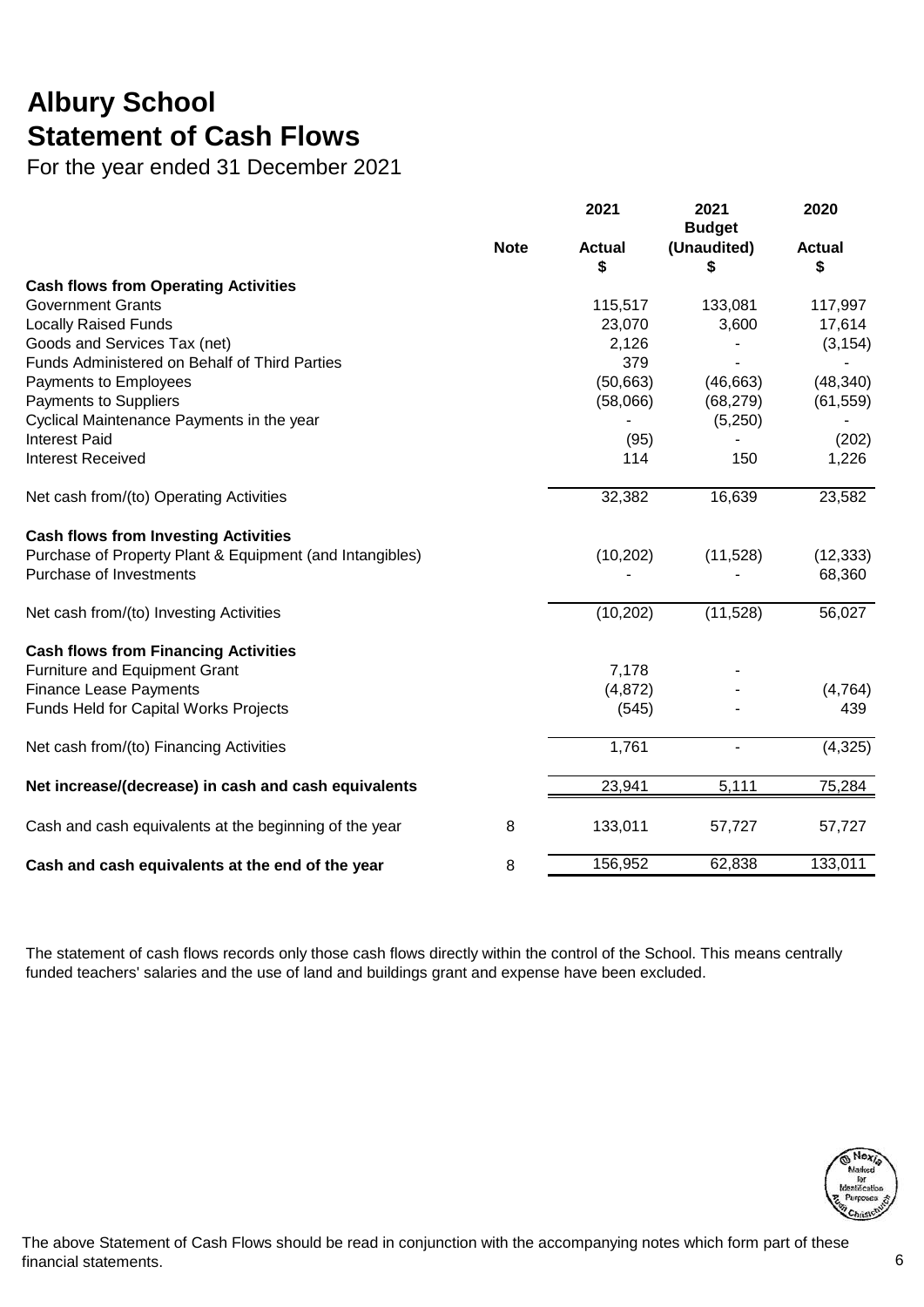## **Albury School Notes to the Financial Statements For the year ended 31 December 2021**

**1. Statement of Accounting Policies**

#### **a) Reporting Entity**

Albury School (the School) is a Crown entity as specified in the Crown Entities Act 2004 and a school as described in the Education and Training Act 2020. The Board of Trustees (the Board) is of the view that the School is a public benefit entity for financial reporting purposes.

#### **b) Basis of Preparation**

#### *Reporting Period*

The financial reports have been prepared for the period 1 January 2021 to 31 December 2021 and in accordance with the requirements of the Public Finance Act 1989.

#### *Basis of Preparation*

The financial statements have been prepared on a going concern basis, and the accounting policies have been consistently applied throughout the period.

#### *Financial Reporting Standards Applied*

The Education and Training Act 2020 requires the School, as a Crown entity, to prepare financial statements in accordance with generally accepted accounting practice. The financial statements have been prepared in accordance with generally accepted accounting practice in New Zealand, applying Public Sector Public Benefit Entity (PBE) Standards Reduced Disclosure Regime as appropriate to public benefit entities that qualify for Tier 2 reporting. The school is considered a Public Benefit Entity as it meets the criteria specified as 'having a primary objective to provide goods and/or services for community or social benefit and where any equity has been provided with a view to supporting that primary objective rather than for financial return to equity holders'.

#### *PBE Accounting Standards Reduced Disclosure Regime*

The School qualifies for Tier 2 as the school is not publicly accountable and is not considered large as it falls below the expenditure threshold of \$30 million per year. All relevant reduced disclosure concessions have been taken.

#### *Measurement Base*

The financial statements are prepared on the historical cost basis unless otherwise noted in a specific accounting policy.

#### *Presentation Currency*

These financial statements are presented in New Zealand dollars, rounded to the nearest dollar.

#### *Specific Accounting Policies*

The accounting policies used in the preparation of these financial statements are set out below.

#### *Critical Accounting Estimates And Assumptions*

The preparation of financial statements requires management to make judgements, estimates and assumptions that affect the application of accounting policies and the reported amounts of assets, liabilities, revenue and expenses. Actual results may differ from these estimates.

Estimates and underlying assumptions are reviewed on an ongoing basis. Revisions to accounting estimates are recognised in the period in which the estimate is revised and in any future periods affected.

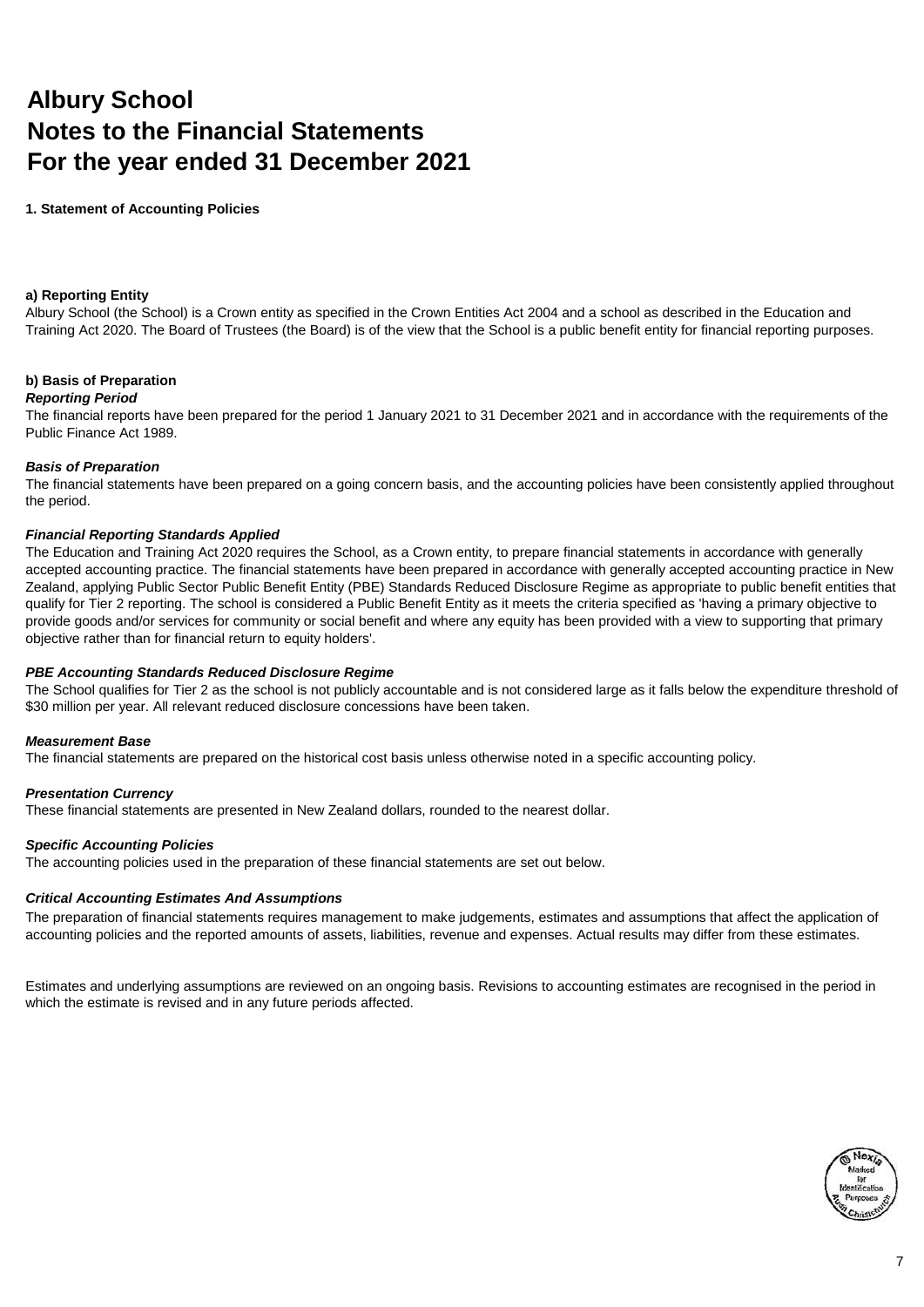#### *Cyclical maintenance*

A school recognises its obligation to maintain the Ministry's buildings in a good state of repair as a provision for cyclical maintenance. This provision relates mainly to the painting of the school buildings. The estimate is based on the school's long term maintenance plan which is prepared as part of its 10 Year Property Planning process. During the year, the Board assesses the reasonableness of its 10 Year Property Plan on which the provision is based. Cyclical maintenance is disclosed at note 15.

#### *Useful lives of property, plant and equipment*

The School reviews the estimated useful lives of property, plant and equipment at the end of each reporting date. The School believes that the estimated useful lives of the property, plant and equipment as disclosed in the significant accounting policies are appropriate to the nature of the property, plant and equipment at reporting date. Property, plant and equipment is disclosed at note 12.

#### *Critical Judgements in applying accounting policies*

Management has exercised the following critical judgements in applying accounting policies:

#### *Classification of leases*

Determining whether a lease is a finance lease or an operating lease requires judgement as to whether the lease transfers substantially all the risks and rewards of ownership to the school. Judgement is required on various aspects that include, but are not limited to, the fair value of the leased asset, the economic life of the leased asset, whether or not to include renewal options in the lease term, and determining an appropriate discount rate to calculate the present value of the minimum lease payments. Classification as a finance lease means the asset is recognised in the statement of financial position as property, plant, and equipment, whereas for an operating lease no such asset is recognised.

#### *Recognition of grants*

The School reviews the grants monies received at the end of each reporting period and whether any require a provision to carry forward amounts unspent. The School believes all grants received have been appropriately recognised as a liability if required. Government grants are disclosed at note 2.

#### **c) Revenue Recognition**

#### *Government Grants*

The school receives funding from the Ministry of Education. The following are the main types of funding that the School receives.

Operational grants are recorded as revenue when the School has the rights to the funding, which is in the year that the funding is received.

Teachers salaries grants are recorded as revenue when the School has the rights to the funding in the salary period they relate to. The grants are not received in cash by the School and are paid directly to teachers by the Ministry of Education.

Use of land and buildings grants are recorded as revenue in the period the School uses the land and buildings. These are not received in cash by the School as they equate to the deemed expense for using the land and buildings which are owned by the Crown.

#### *Other Grants*

Other grants are recorded as revenue when the School has the rights to the funding, unless there are unfulfilled conditions attached to the grant, in which case the amount relating to the unfulfilled conditions is recognised as a liability and released to revenue as the conditions are fulfilled.

#### *Donations, Gifts and Bequests*

Donations, gifts and bequests are recorded as revenue when their receipt is formally acknowledged by the School.

#### *Interest Revenue*

Interest Revenue earned on cash and cash equivalents and investments is recorded as revenue in the period it is earned.

#### **d) Use of Land and Buildings Expense**

The property from which the School operates is owned by the Crown and managed by the Ministry of Education on behalf of the Crown. The School's use of the land and buildings as occupant is based on a property occupancy document as gazetted by the Ministry. The expense is based on an assumed market rental yield on the value of land and buildings as used for rating purposes. This is a non-cash expense that is offset by a non-cash grant from the Ministry.

#### **e) Operating Lease Payments**

Payments made under operating leases are recognised in the Statement of Comprehensive Revenue and Expense on a straight line basis over the term of the lease.

#### **f) Finance Lease Payments**

Finance lease payments are apportioned between the finance charge and the reduction of the outstanding liability. The finance charge is allocated to each period during the lease term on an effective interest basis.

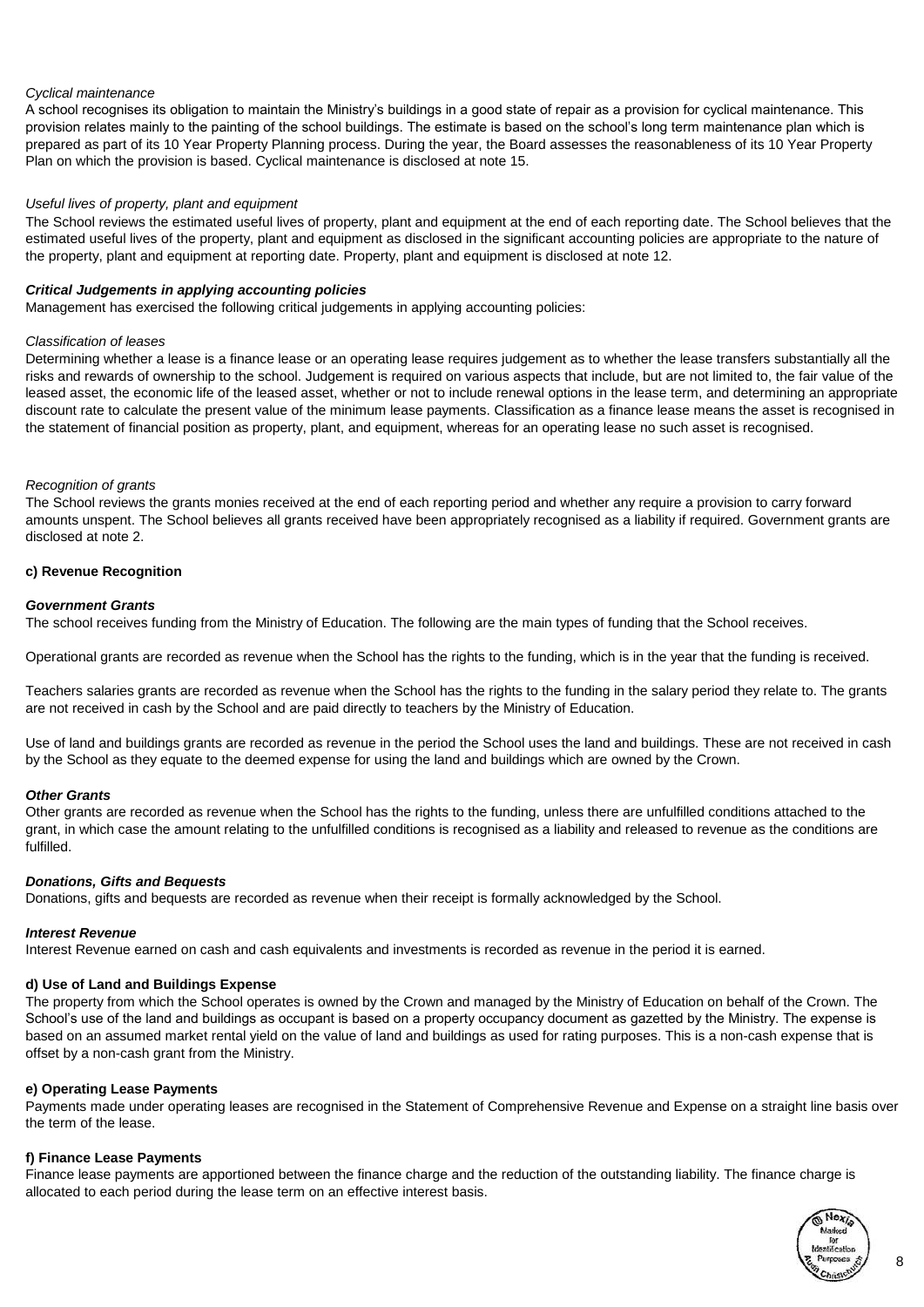#### **g) Cash and Cash Equivalents**

Cash and cash equivalents include cash on hand, bank balances, deposits held at call with banks, and other short term highly liquid investments with original maturities of 90 days or less, and bank overdrafts. The carrying amount of cash and cash equivalents represent fair value.

#### **h) Accounts Receivable**

Short-term receivables are recorded at the amount due, less an allowance for credit losses (uncollectable debts). The schools receivables are largely made up of funding from the Ministry of Education, therefore the level of uncollectable debts is not considered to be material. However, short-term receivables are written off when there is no reasonable expectation of recovery.

#### **i) Inventories**

Inventories are consumable items held for sale and comprised of stationery and school uniforms. They are stated at the lower of cost and net realisable value. Cost is determined on a first in, first out basis. Net realisable value is the estimated selling price in the ordinary course of activities less the estimated costs necessary to make the sale. Any write down from cost to net realisable value is recorded as an expense in the Statement of Comprehensive Revenue and Expense in the period of the write down.

#### **j) Investments**

Bank term deposits are initially measured at the amount invested. Interest is subsequently accrued and added to the investment balance. A loss allowance for expected credit losses is recognised if the estimated loss allowance is not trivial.

#### **k) Property, Plant and Equipment**

Land and buildings owned by the Crown are excluded from these financial statements. The Board's use of the land and buildings as 'occupant' is based on a property occupancy document.

Improvements to buildings owned by the Crown are recorded at cost, less accumulated depreciation and impairment losses.

Property, plant and equipment are recorded at cost or, in the case of donated assets, fair value at the date of receipt, less accumulated depreciation and impairment losses. Cost or fair value as the case may be, includes those costs that relate directly to bringing the asset to the location where it will be used and making sure it is in the appropriate condition for its intended use.

Gains and losses on disposals (i.e. sold or given away) are determined by comparing the proceeds received with the carrying amounts (i.e. the book value). The gain or loss arising from the disposal of an item of property, plant and equipment is recognised in the Statement of Comprehensive Revenue and Expense.

#### *Finance Leases*

A finance lease transfers to the lessee substantially all the risks and rewards incidental to ownership of an asset, whether or not title is eventually transferred. At the start of the lease term, finance leases are recognised as assets and liabilities in the statement of financial position at the lower of the fair value of the leased asset or the present value of the minimum lease payments. The finance charge is charged to the surplus or deficit over the lease period so as to produce a constant periodic rate of interest on the remaining balance of the liability. The amount recognised as an asset is depreciated over its useful life. If there is no reasonable certainty whether the school will obtain ownership at the end of the lease term, the asset is fully depreciated over the shorter of the lease term and its useful life.

#### *Depreciation*

Property, plant and equipment except for library resources are depreciated over their estimated useful lives on a straight line basis. Library resources are depreciated on a diminishing value basis. Depreciation of all assets is reported in the Statement of Comprehensive Revenue and Expense.

The estimated useful lives of the assets are: Building improvements to Crown Owned Assets 10–75 years 10–75 years 10–75 years Furniture and equipment 10–15 years 10–15 years 10–15 years 10–15 years 10–15 years 10–16 years 10–16 years 10–16 years 10–16 years 10–16 years 10–16 years 10–16 years 10–16 years 10–16 years 10–16 years 10–16 years 10–16 Information and communication technology 4–5 years Motor vehicles 5 years 3 3 years 3 years 3 years 3 years 3 years 3 years 3 years 3 years 3 years 3 years 3 years 3 years 3 years 3 years 3 years 3 years 3 years 3 years 3 years 3 years 3 years 3 years 3 years 3 years 3 yea Textbooks 3 years 3 years and the state of the state of the state of the state of the state of the state of the state of the state of the state of the state of the state of the state of the state of the state of the state Leased assets held under a Finance Lease Term of Lease Term of Lease Term of Lease Library resources 12.5% Diminishing value

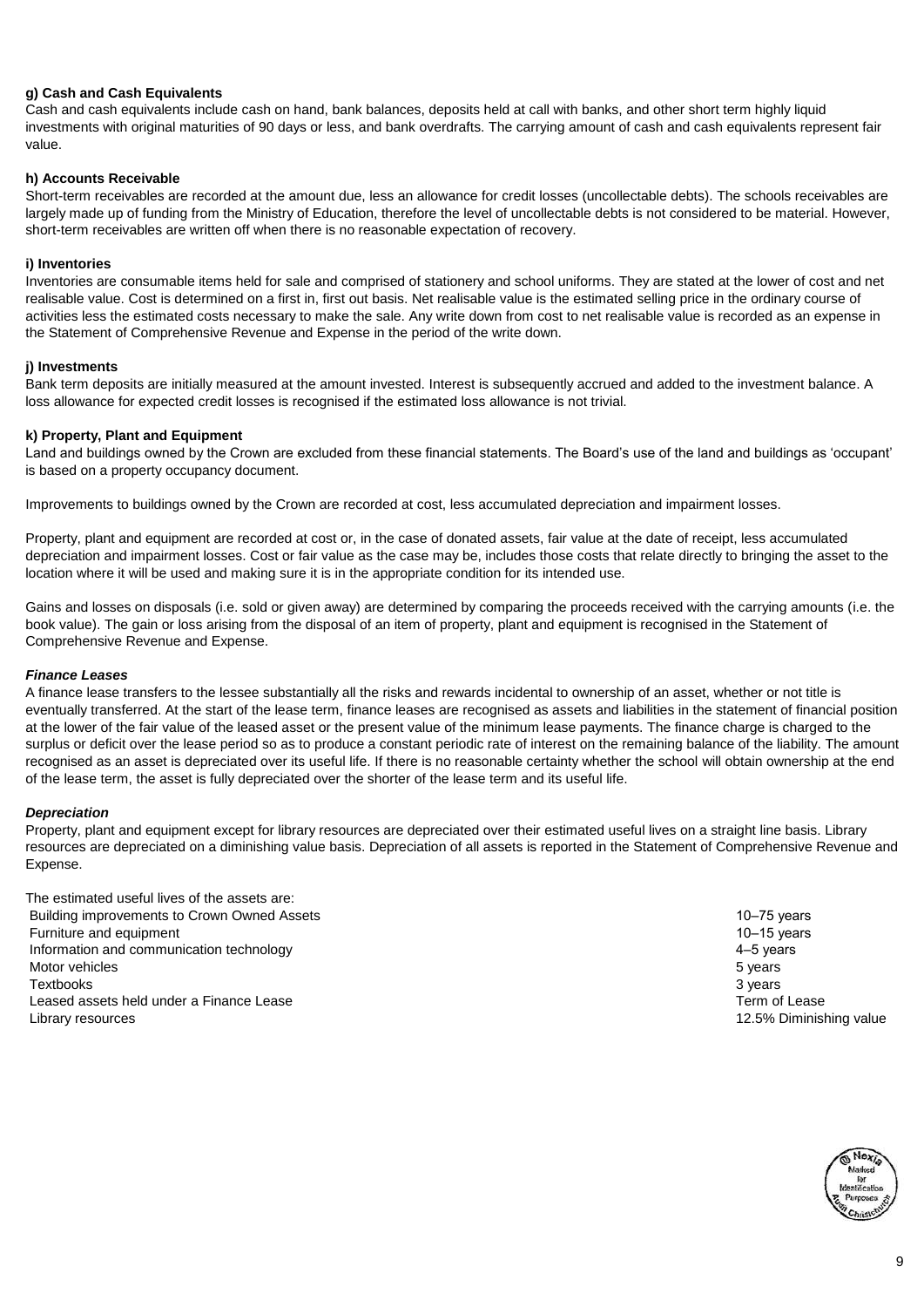#### **l) Impairment of property, plant, and equipment and intangible assets**

The school does not hold any cash generating assets. Assets are considered cash generating where their primary objective is to generate a commercial return.

#### *Non cash generating assets*

Property, plant, and equipment and intangible assets held at cost that have a finite useful life are reviewed for impairment whenever events or changes in circumstances indicate that the carrying amount may not be recoverable. An impairment loss is recognised for the amount by which the asset's carrying amount exceeds its recoverable service amount. The recoverable service amount is the higher of an asset's fair value less costs to sell and value in use.

Value in use is determined using an approach based on either a depreciated replacement cost approach, restoration cost approach, or a service units approach. The most appropriate approach used to measure value in use depends on the nature of the impairment and availability of information.

If an asset's carrying amount exceeds its recoverable service amount, the asset is regarded as impaired and the carrying amount is written down to the recoverable amount. The total impairment loss is recognised in the surplus or deficit.

The reversal of an impairment loss is recognised in the surplus or deficit.

#### **m) Accounts Payable**

Accounts Payable represents liabilities for goods and services provided to the School prior to the end of the financial year which are unpaid. Accounts Payable are recorded at the amount of cash required to settle those liabilities. The amounts are unsecured and are usually paid within 30 days of recognition.

#### **n) Employee Entitlements**

#### *Short-term employee entitlements*

Employee benefits that are due to be settled within 12 months after the end of the period in which the employee renders the related service are measured based on accrued entitlements at current rates of pay. These include salaries and wages accrued up to balance date, and also annual leave earned, by non teaching staff, to but not yet taken at balance date.

#### *Long-term employee entitlements*

Employee benefits that are not expected to be settled wholly before twelve months after the end of the reporting period in which the employee provides the related service, such as retirement and long service leave, have been calculated on an actuarial basis.

The calculations are based on the likely future entitlements accruing to employees, based on years of service, years to entitlement, the likelihood that employees will reach the point of entitlement, and contractual entitlement information, and the present value of the estimated future cash flows

#### **q) Provision for Cyclical Maintenance**

The property from which the School operates is owned by the Crown, and is vested in the Ministry. The Ministry has gazetted a property occupancy document that sets out the Board's property maintenance responsibilities. The Board is responsible for maintaining the land, buildings and other facilities on the School site in a state of good order and repair.

Cyclical maintenance, which involves painting the interior and exterior of the School, makes up the most significant part of the Board's responsibilities outside day-to-day maintenance. The provision for cyclical maintenance represents the obligation the Board has to the Ministry and is based on the Board's ten year property plan (10YPP).

#### **r) Financial Instruments**

The School's financial assets comprise cash and cash equivalents, accounts receivable, and investments. All of these financial assets, except for investments that are shares, are categorised as 'financial assets measured at amortised cost' for accounting purposes in accordance with financial reporting standards.

Investments that are shares are categorised as 'financial assets at fair value through other comprehensive revenue and expense' for accounting purposes in accordance with financial reporting standards.

The School's financial liabilities comprise accounts payable, borrowings, finance lease liability, and painting contract liability. All of these financial liabilities are categorised as 'financial liabilities measured at amortised cost' for accounting purposes in accordance with financial reporting standards.

#### **s) Goods and Services Tax (GST)**

The financial statements have been prepared on a GST exclusive basis, with the exception of accounts receivable and accounts payable which are stated as GST inclusive.

The net amount of GST paid to, or received from, the IRD, including the GST relating to investing and financing activities, is classified as a net

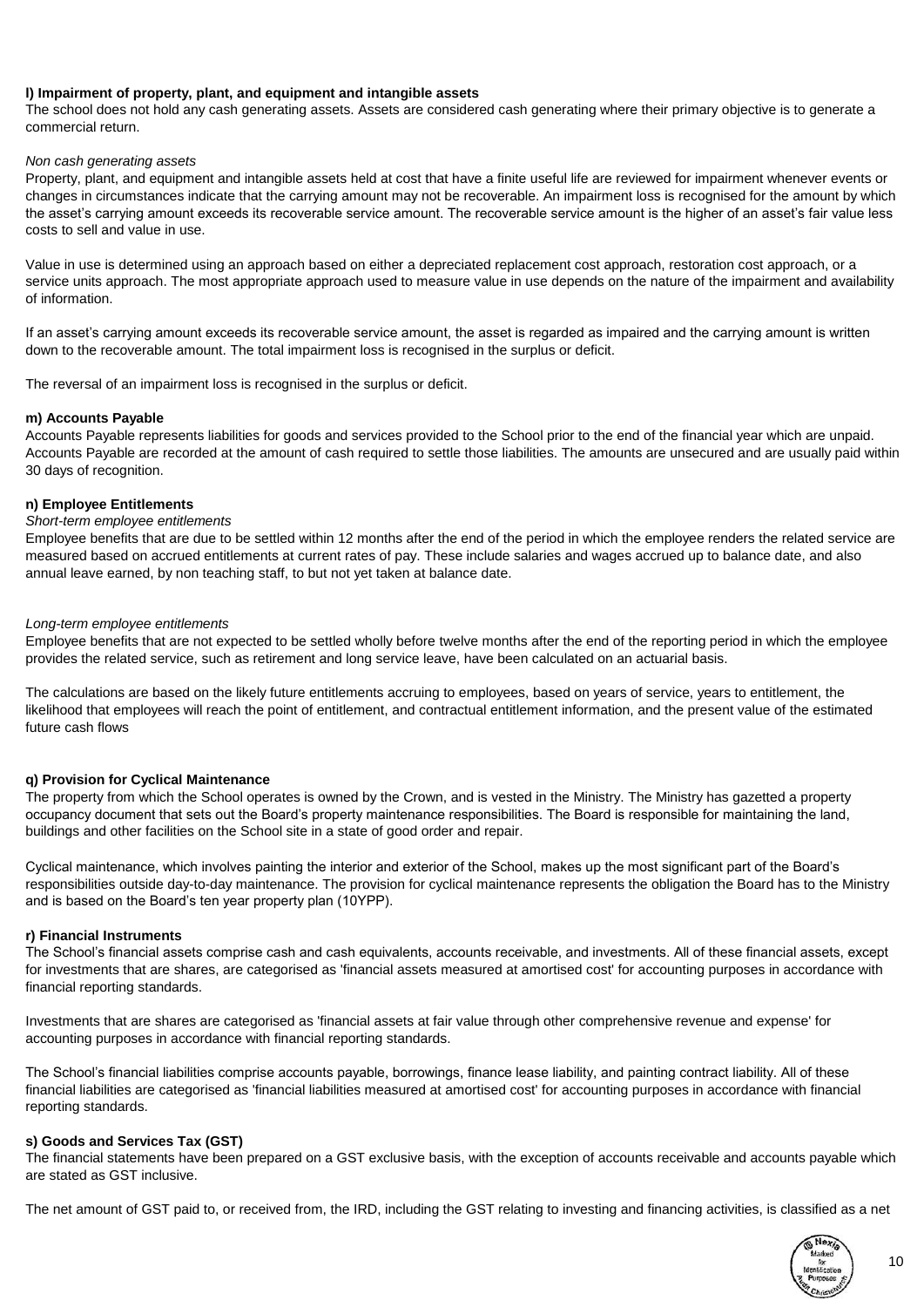operating cash flow in the statements of cash flows.

Commitments and contingencies are disclosed exclusive of GST.

#### **t) Budget Figures**

The budget figures are extracted from the School budget that was approved by the Board.

#### **u) Services received in-kind**

From time to time the School receives services in-kind, including the time of volunteers. The School has elected not to recognise services received in kind in the Statement of Comprehensive Revenue and Expense.

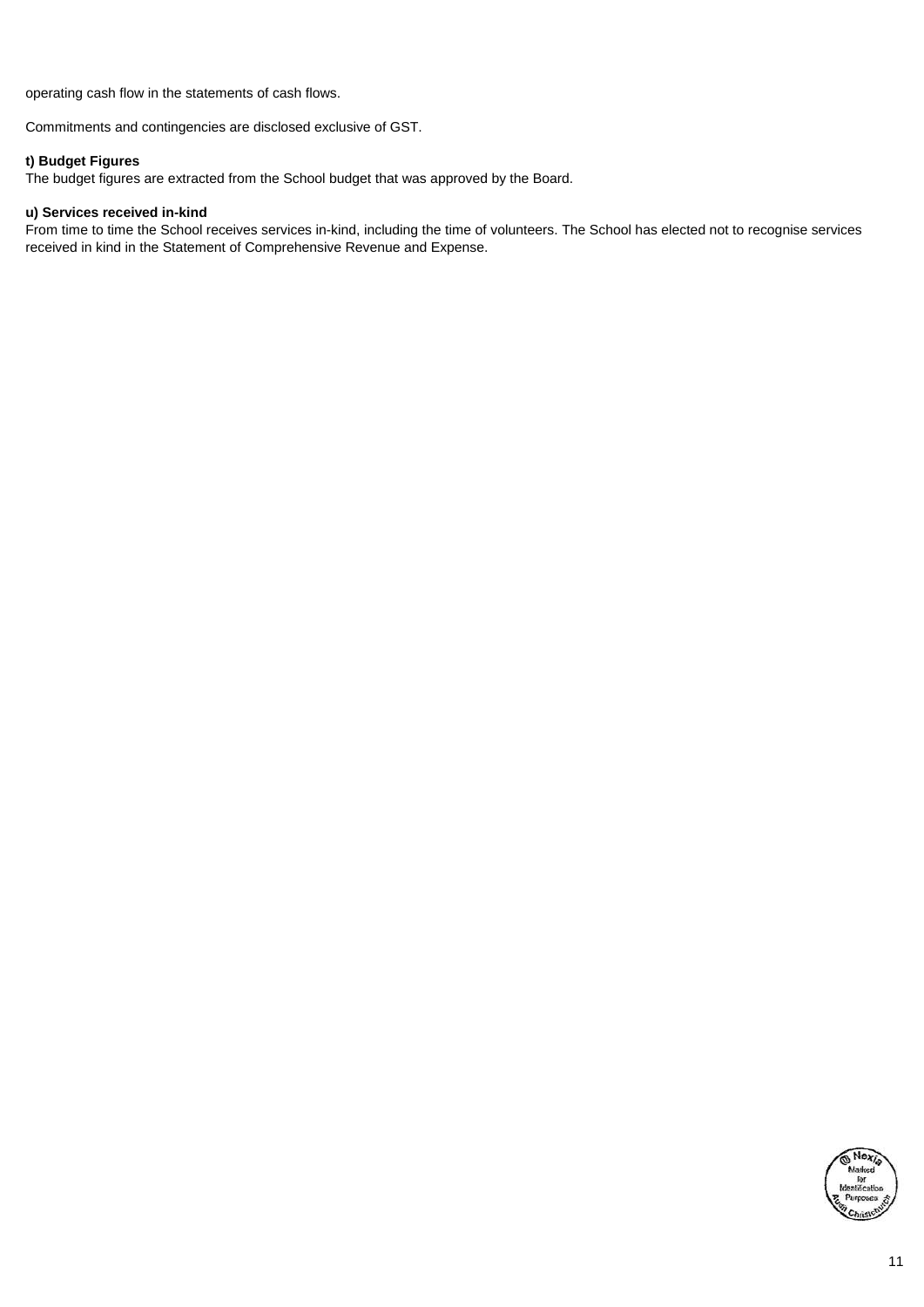#### **2. Government Grants**

|                                  | 2021          | 2021<br><b>Budget</b> | 2020          |
|----------------------------------|---------------|-----------------------|---------------|
|                                  | <b>Actual</b> | (Unaudited)           | <b>Actual</b> |
|                                  | \$            |                       | \$            |
| <b>Operational Grants</b>        | 114,485       | 82,125                | 87,285        |
| <b>Teachers' Salaries Grants</b> | 261,181       | -                     | 244,223       |
| Use of Land and Buildings Grants | 44,768        | -                     | 57,337        |
| <b>Other MoE Grants</b>          | 1,032         | 17.308                | 30,712        |
|                                  | 421,466       | 99,433                | 419,557       |

The school has opted in to the donations scheme for this year. Total amount received was \$3,450.

### **3. Locally Raised Funds**

Local funds raised within the School's community are made up of:

|                                                                | 2021          | 2021<br><b>Budget</b> | 2020          |
|----------------------------------------------------------------|---------------|-----------------------|---------------|
|                                                                | <b>Actual</b> | (Unaudited)           | <b>Actual</b> |
| <b>Revenue</b>                                                 | \$            | \$                    | \$            |
| Donations & Bequests                                           | 6,537         |                       | 2,465         |
| Curriculum related Activities - Purchase of goods and services | 1,200         |                       | 1,055         |
| <b>Fees for Extra Curricular Activities</b>                    | 1,938         |                       | 1,547         |
| Trading                                                        | 8,296         |                       | 7,747         |
| <b>Other Revenue</b>                                           | 4,897         | 3,600                 | 2,981         |
|                                                                | 22,868        | 3,600                 | 15,795        |
| <b>Expenses</b>                                                |               |                       |               |
| <b>Extra Curricular Activities Costs</b>                       | 3,983         |                       | 9,662         |
| Trading                                                        | 1,233         |                       | 1,337         |
|                                                                | 5,216         |                       | 10,999        |
| Surplus/ (Deficit) for the year Locally raised funds           | 17,652        | 3,600                 | 4,796         |
| 4. Learning Resources                                          |               |                       |               |
|                                                                | 2021          | 2021<br><b>Budget</b> | 2020          |
|                                                                | <b>Actual</b> | (Unaudited)           | <b>Actual</b> |
|                                                                | \$            | \$                    | \$            |
| Curricular                                                     | 9,904         | 9,764                 | 7,560         |
| Information and Communication Technology                       | 427           | 800                   | 414           |
| <b>Library Resources</b>                                       |               | 250                   |               |
| <b>Employee Benefits - Salaries</b>                            | 297,668       | 41,000                | 258,566       |
| <b>Staff Development</b>                                       | 8,680         | 7,570                 | 3,222         |
|                                                                | 316,679       | 59,384                | 269,762       |

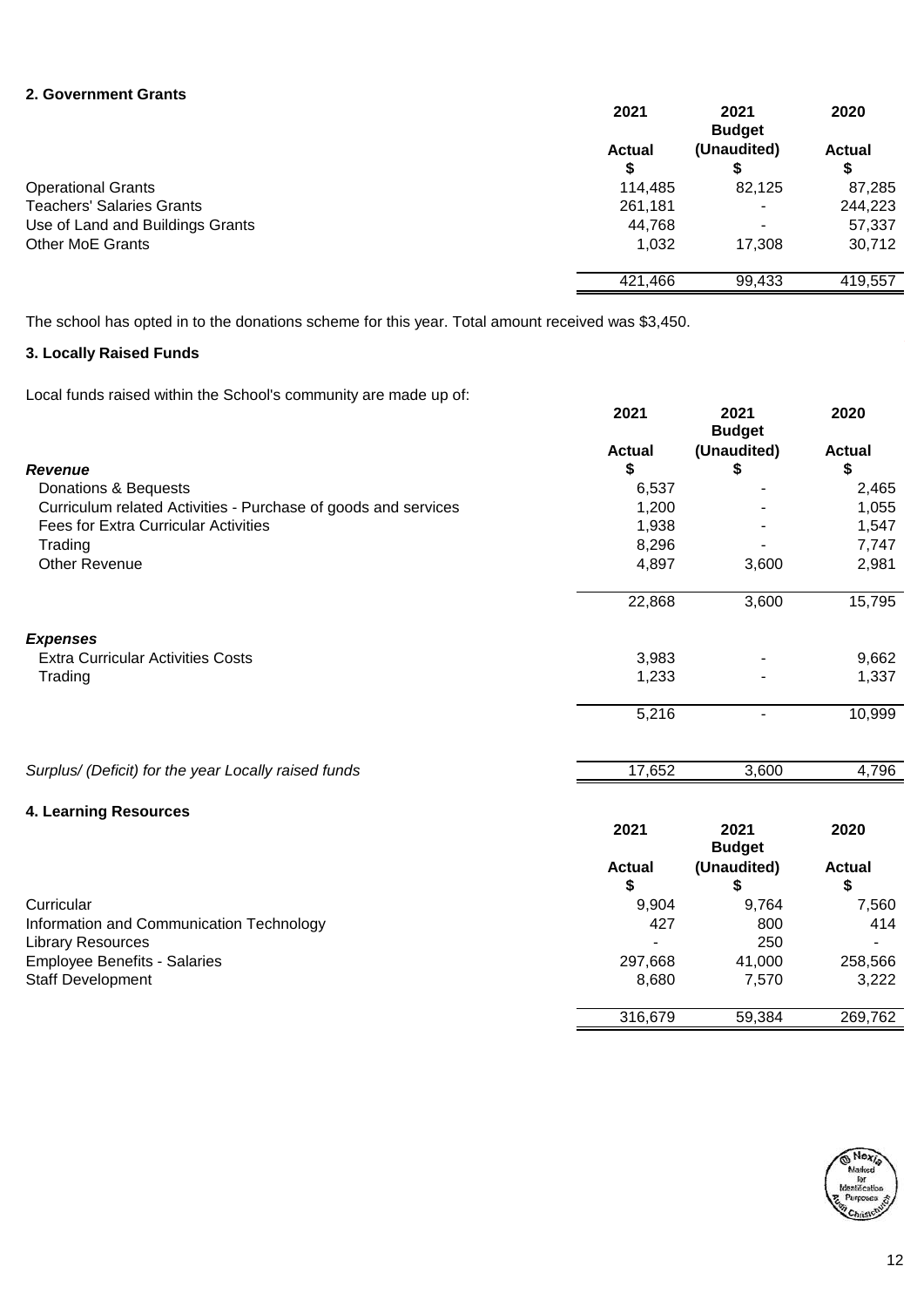#### **5. Administration**

|                                       | 2021                | 2021<br><b>Budget</b> | 2020                |
|---------------------------------------|---------------------|-----------------------|---------------------|
|                                       | <b>Actual</b><br>\$ | (Unaudited)<br>\$     | <b>Actual</b><br>\$ |
| <b>Audit Fee</b>                      | 4,640               | 3,378                 | 3,300               |
| <b>Board of Trustees Fees</b>         | 2,505               | 3,300                 | 2,930               |
| <b>Board of Trustees Expenses</b>     | 1,235               | 3,321                 | 4,293               |
| Communication                         | 1,169               | 1,200                 | 1,002               |
| Consumables                           | 512                 | 900                   | 872                 |
| <b>Operating Lease</b>                | 42                  | 3,800                 |                     |
| Other                                 | 9,699               | 6,710                 | 8,095               |
| <b>Employee Benefits - Salaries</b>   | 4,699               |                       | 21,143              |
| Insurance                             | 1,882               | 2,160                 | 2,121               |
|                                       | 26,383              | 24,769                | 43,756              |
| 6. Property                           |                     |                       |                     |
|                                       | 2021                | 2021<br><b>Budget</b> | 2020                |
|                                       | <b>Actual</b>       | (Unaudited)           | <b>Actual</b>       |
|                                       | \$                  | \$                    | \$                  |
| Caretaking and Cleaning Consumables   | 1,009               | 800                   | 1,116               |
| <b>Cyclical Maintenance Provision</b> | 7,264               | 5,250                 | 5,148               |
| Grounds                               | 1,687               | 4,110                 | 4,242               |
| Heat, Light and Water                 | 4,911               | 7,000                 | 6,103               |
| Rates                                 | 1,823               | 1,610                 | 1,474               |
| Repairs and Maintenance               | 3,027               | 3,450                 | 2,400               |
| Use of Land and Buildings             | 44,768              |                       | 57,337              |
| <b>Employee Benefits - Salaries</b>   | 9,067               | 5,663                 | 11,948              |
|                                       | 73,556              | 27,883                | 89,768              |

The use of land and buildings figure represents 5% of the school's total property value. Property values are established as part of the nation-wide revaluation exercise that is conducted every 30 June for the Ministry of Education's year-end reporting purposes.

#### **7. Depreciation**

|                                          | 2021          | 2021<br><b>Budget</b> | 2020          |
|------------------------------------------|---------------|-----------------------|---------------|
|                                          | <b>Actual</b> | (Unaudited)           | <b>Actual</b> |
|                                          |               |                       | \$            |
| <b>Building Improvements - Crown</b>     | 3.489         | 3.400                 | 3,489         |
| <b>Furniture and Equipment</b>           | 4.114         | 3.000                 | 3,169         |
| Information and Communication Technology | 2,327         | 2,500                 | 3,234         |
| <b>Leased Assets</b>                     | 4,788         | 4,000                 | 4,788         |
| <b>Library Resources</b>                 | 110           | 100                   | 125           |
|                                          |               |                       |               |

| 14.828 | 13.000 | 805<br>14. |
|--------|--------|------------|
|        |        |            |

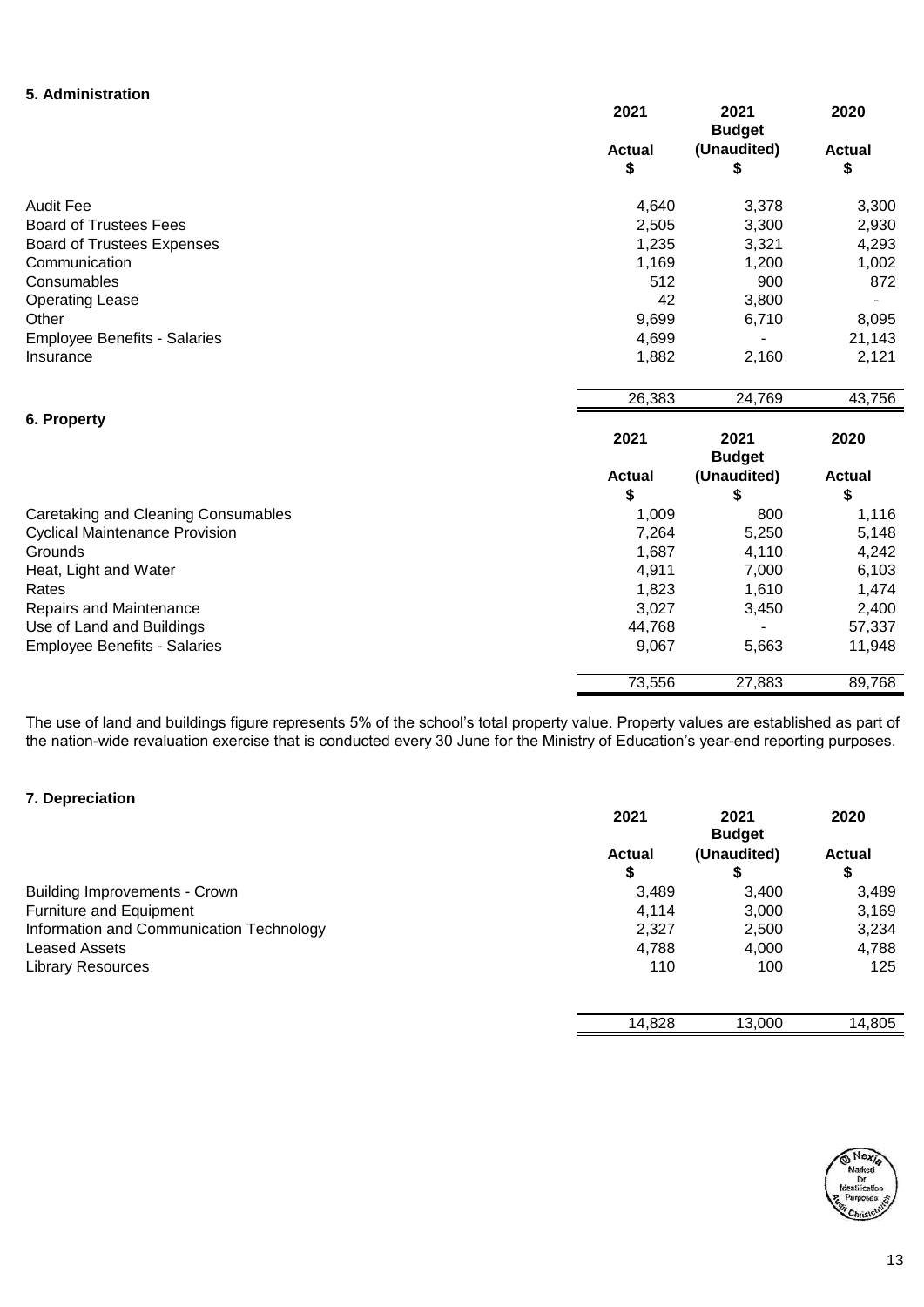#### **8. Cash and Cash Equivalents**

| 2021          | 2021<br><b>Budget</b> | 2020               |
|---------------|-----------------------|--------------------|
| <b>Actual</b> | (Unaudited)           | <b>Actual</b><br>S |
|               | 259                   |                    |
| 156,952       | 56.761                | 133,011            |
| -             | 5.818                 |                    |
| 156.952       | 62.838                | 133,011            |
|               |                       |                    |

Of the \$156,952 Cash and Cash Equivalents, \$5,155 is held by the School on behalf of the Ministry of Education. These funds are required to be spent in 2022 on Crown owned school buildings under the School's Five Year Property Plan.

#### **9. Accounts Receivable**

|                                            | 2021          | 2021<br><b>Budget</b> | 2020          |
|--------------------------------------------|---------------|-----------------------|---------------|
|                                            | <b>Actual</b> | (Unaudited)           | <b>Actual</b> |
|                                            | \$            | \$                    | \$            |
| Receivables                                |               | 1,847                 | 28            |
| <b>Interest Receivable</b>                 |               | 296                   |               |
| <b>Teacher Salaries Grant Receivable</b>   | 13,134        | 9,584                 | 17,645        |
|                                            | 13,134        | 11,727                | 17,673        |
| Receivables from Exchange Transactions     |               | 2,143                 | 28            |
| Receivables from Non-Exchange Transactions | 13,134        | 9,584                 | 17,645        |
|                                            | 13,134        | 11,727                | 17,673        |
| 10. Inventories                            |               |                       |               |
|                                            | 2021          | 2021<br><b>Budget</b> | 2020          |
|                                            | <b>Actual</b> | (Unaudited)           | <b>Actual</b> |
|                                            | \$            | \$                    | \$            |
| Stationery                                 | 760           | 708                   | 760           |
| <b>School Uniforms</b>                     |               | 70                    |               |
|                                            | 760           | 778                   | 760           |

#### **11. Investments**

The School's investment activities are classified as follows:

|                                                  | <b>Budget</b>                             |                       |                     |
|--------------------------------------------------|-------------------------------------------|-----------------------|---------------------|
| <b>Current Asset</b><br>Short-term Bank Deposits | <b>Actual</b><br>$\overline{\phantom{0}}$ | (Unaudited)<br>68,360 | <b>Actual</b><br>\$ |
| <b>Total Investments</b>                         | $\sim$                                    | 68,360                | -                   |



**2021 2021 2020**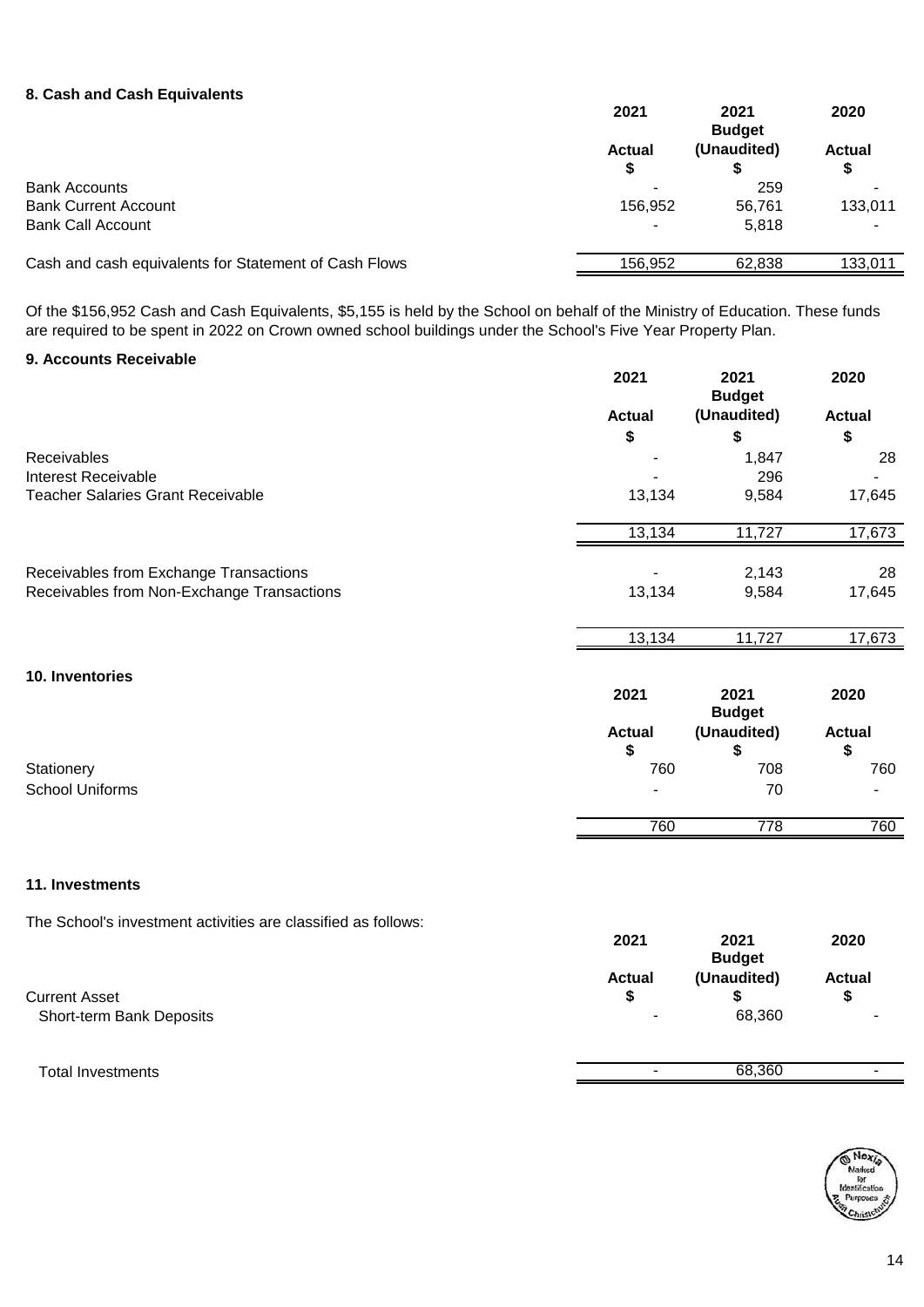### **12. Property, Plant and Equipment**

| 2021                                        | Opening<br><b>Balance</b><br>(NBV)<br>\$ | Additions<br>\$ | <b>Disposals</b><br>\$ | Impairment<br>\$ | Depreciation | <b>Total (NBV)</b><br>\$ |
|---------------------------------------------|------------------------------------------|-----------------|------------------------|------------------|--------------|--------------------------|
| <b>Building Improvements - Crown</b>        | 78,347                                   |                 |                        |                  | (3,489)      | 74,858                   |
| Furniture and Equipment                     | 15,513                                   | 3,665           |                        |                  | (4, 114)     | 15,064                   |
| Information and Communication<br>Technology | 6,163                                    | 6,538           |                        |                  | (2, 327)     | 10,373                   |
| <b>Leased Assets</b>                        | 14.477                                   |                 |                        |                  | (4,788)      | 9,689                    |
| <b>Library Resources</b>                    | 877                                      |                 |                        |                  | (110)        | 767                      |
| <b>Balance at 31 December 2021</b>          | 115.377                                  | 10.203          |                        |                  | (14, 828)    | 110,751                  |

The net carrying value of equipment held under a finance lease is \$9,689 (2020: \$14,477)

|                                                                                                                                                                 |                                          |                 |                | <b>Cost or</b><br><b>Valuation</b>              | <b>Accumulated</b><br><b>Depreciation</b>                   | <b>Net Book</b><br>Value                   |
|-----------------------------------------------------------------------------------------------------------------------------------------------------------------|------------------------------------------|-----------------|----------------|-------------------------------------------------|-------------------------------------------------------------|--------------------------------------------|
| 2021                                                                                                                                                            |                                          |                 |                | \$                                              | \$                                                          | \$                                         |
| <b>Building Improvements - Crown</b>                                                                                                                            |                                          |                 |                | 132,956                                         | (58,098)                                                    | 74,858                                     |
| <b>Furniture and Equipment</b>                                                                                                                                  |                                          |                 |                | 95,014                                          | (79, 950)                                                   | 15,064                                     |
| Information and Communication Technology                                                                                                                        |                                          |                 |                | 51,077                                          | (40, 704)                                                   | 10,373                                     |
| <b>Leased Assets</b>                                                                                                                                            |                                          |                 |                | 21,443                                          | (11, 754)                                                   | 9,689                                      |
| <b>Library Resources</b>                                                                                                                                        |                                          |                 |                | 12,355                                          | (11,588)                                                    | 767                                        |
| <b>Balance at 31 December 2021</b>                                                                                                                              |                                          |                 |                | 312,845                                         | (202, 094)                                                  | 110,751                                    |
| 2020                                                                                                                                                            | Opening<br><b>Balance</b><br>(NBV)<br>\$ | Additions<br>\$ | Disposals<br>S | Impairment<br>\$                                | Depreciation<br>\$                                          | <b>Total (NBV)</b><br>\$                   |
| <b>Building Improvements - Crown</b><br><b>Furniture and Equipment</b>                                                                                          | 81,836<br>18,682                         |                 |                |                                                 | (3,489)<br>(3, 169)                                         | 78,347<br>15,513                           |
| Information and Communication<br>Technology                                                                                                                     | 9,397                                    |                 |                |                                                 | (3,234)                                                     | 6,163                                      |
| <b>Leased Assets</b>                                                                                                                                            | 2,022                                    | 21,443          | (4,200)        |                                                 | (4,788)                                                     | 14,477                                     |
| <b>Library Resources</b>                                                                                                                                        | 1,543                                    | 27              | (568)          |                                                 | (125)                                                       | 877                                        |
| <b>Balance at 31 December 2020</b>                                                                                                                              | 113,480                                  | 21,470          | (4,768)        |                                                 | (14, 805)                                                   | 115,377                                    |
| 2020                                                                                                                                                            |                                          |                 |                | Cost or<br><b>Valuation</b><br>\$               | <b>Accumulated</b><br><b>Depreciation</b><br>\$             | <b>Net Book</b><br>Value<br>\$             |
| <b>Building Improvements - Crown</b><br>Furniture and Equipment<br>Information and Communication Technology<br><b>Leased Assets</b><br><b>Library Resources</b> |                                          |                 |                | 132,956<br>91,349<br>44,539<br>21,443<br>12,355 | (54, 609)<br>(75, 836)<br>(38, 376)<br>(6,966)<br>(11, 478) | 78,347<br>15,513<br>6,163<br>14,477<br>877 |

### **Balance at 31 December 2020** 302,642 (187,265) 115,377

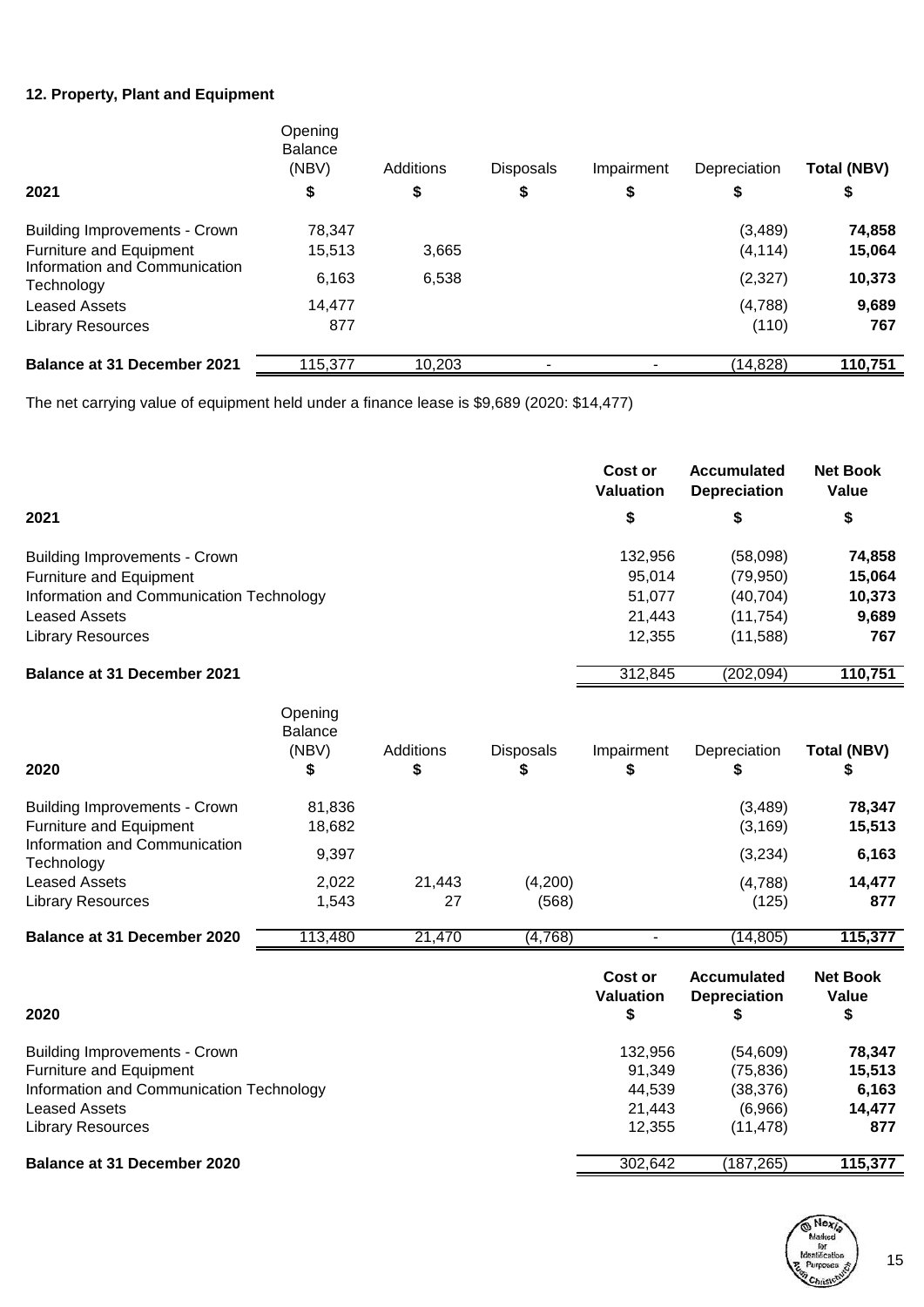#### **13. Accounts Payable**

|                                                               | 2021                | 2021<br><b>Budget</b>              | 2020                |
|---------------------------------------------------------------|---------------------|------------------------------------|---------------------|
|                                                               | <b>Actual</b>       | (Unaudited)                        | <b>Actual</b>       |
| Creditors                                                     | \$<br>1,850         | \$<br>872                          | \$<br>404           |
| Accruals                                                      | 6,612               | 4,929                              | 5,200               |
| <b>Employee Entitlements - Salaries</b>                       | 13,134              | 9,584                              | 17,645              |
| Employee Entitlements - Leave Accrual                         | 555                 | 1,871                              | 965                 |
|                                                               | 22,151              | 17,256                             | 24,214              |
|                                                               |                     |                                    |                     |
| Payables for Exchange Transactions                            | 22,151              | 17,256                             | 24,214              |
|                                                               | 22,151              | 17,256                             | 24,214              |
| The carrying value of payables approximates their fair value. |                     |                                    |                     |
| 14. Revenue Received in Advance                               |                     |                                    |                     |
|                                                               | 2021                | 2021                               | 2020                |
|                                                               | <b>Actual</b><br>\$ | <b>Budget</b><br>(Unaudited)<br>\$ | <b>Actual</b><br>\$ |
| Grants in Advance - Ministry of Education                     | 174                 |                                    |                     |
|                                                               | 174                 | $\blacksquare$                     |                     |
|                                                               |                     |                                    |                     |
| 15. Provision for Cyclical Maintenance                        | 2021                | 2021<br><b>Budget</b>              | 2020                |
|                                                               | <b>Actual</b><br>\$ | (Unaudited)<br>\$                  | <b>Actual</b><br>\$ |
| Provision at the Start of the Year                            | 52,012              | 52,012                             | 46,864              |
| Increase/ (decrease) to the Provision During the Year         | 7,264               | (648)                              | 5,148               |
| Provision at the End of the Year                              | 59,276              | 51,364                             | 52,012              |
| Cyclical Maintenance - Current                                |                     | 19,500                             | 15,444              |
| Cyclical Maintenance - Term                                   | 59,276              | 31,864                             | 36,568              |
|                                                               | 59,276              | 51,364                             | 52,012              |

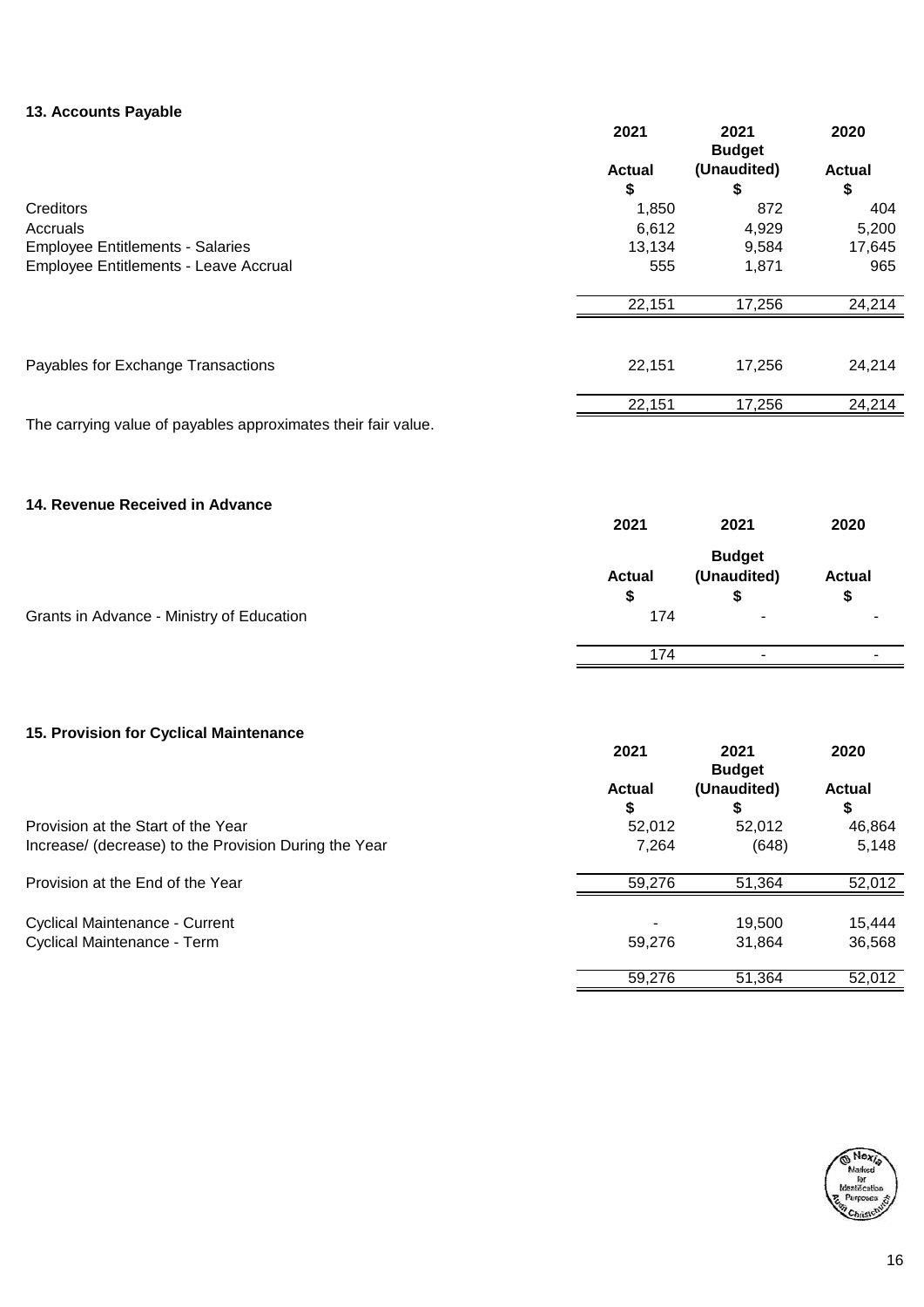#### **16. Finance Lease Liability**

The School has entered into a number of finance lease agreements for computers and other ICT equipment. Minimum lease payments payable:

|                                                          | 2021                       | 2021<br><b>Budget</b>      | 2020                        |
|----------------------------------------------------------|----------------------------|----------------------------|-----------------------------|
|                                                          | <b>Actual</b><br>S         | (Unaudited)<br>S           | <b>Actual</b><br>\$         |
| No Later than One Year                                   | 3,816                      | 4,764                      | 4,872                       |
| Later than One Year and no Later than Five Years         | 5,900                      | 14,588                     | 9,716                       |
|                                                          | 9,716                      | 19,352                     | 14,588                      |
| 17. Funds held in Trust                                  |                            |                            |                             |
|                                                          | 2021<br><b>Actual</b><br>S | 2021<br><b>Budget</b><br>S | 2020<br><b>Actual</b><br>\$ |
| Funds Held in Trust on Behalf of Third Parties - Current | 379                        |                            |                             |
|                                                          | 379                        |                            |                             |

These funds relate to arrangements where the school is acting as an agent. These amounts are not revenue or expenditure of the school and therefore are not included in the Statement of Comprehensive Revenue and Expense.

#### **18. Funds Held for Capital Works Projects**

During the year the School received and applied funding from the Ministry of Education for the following capital works projects:

|                                     | 2021        | Opening<br><b>Balances</b> | <b>Receipts</b><br>from MoE | <b>Payments</b> | <b>BOT</b><br><b>Contributions</b> | <b>Closing</b><br><b>Balances</b> |
|-------------------------------------|-------------|----------------------------|-----------------------------|-----------------|------------------------------------|-----------------------------------|
| <b>Classroom Alteration Block 1</b> | in progress | 3,482                      | ۰                           | (320)           | $\overline{\phantom{a}}$           | 3,162                             |
| Lock Project                        | in progress | 135                        | 1,859                       |                 | $\overline{\phantom{a}}$           | 1,993                             |
| <b>SIP Projects</b>                 | in progress | 2,083                      | 4.886                       | (6,969)         |                                    | $\overline{\phantom{a}}$          |
| Totals                              |             | 5.700                      | 6.745                       | (7,289)         |                                    | 5,155                             |

#### **Represented by:**

Funds Held on Behalf of the Ministry of Education 5,155 Funds Due from the Ministry of Education

|                                     | 2020               | Opening<br><b>Balances</b> | <b>Receipts</b><br>from MoE | <b>Payments</b> | <b>BOT</b><br><b>Contributions</b> | <b>Closing</b><br><b>Balances</b> |
|-------------------------------------|--------------------|----------------------------|-----------------------------|-----------------|------------------------------------|-----------------------------------|
| <b>Classroom Alteration Block 1</b> | <i>in progress</i> | 5,262                      |                             | (1,780)         |                                    | 3,482                             |
| Lock Project                        | in progress        | -                          | 15.281                      | (15, 146)       |                                    | 135                               |
| <b>SIP Projects</b>                 | <i>in progress</i> | -                          | 45,000                      | (42, 917)       |                                    | 2,083                             |
|                                     |                    |                            |                             |                 |                                    |                                   |
| Totals                              |                    | 5,262                      | 60,281                      | (59, 843)       |                                    | 5,700                             |



5,155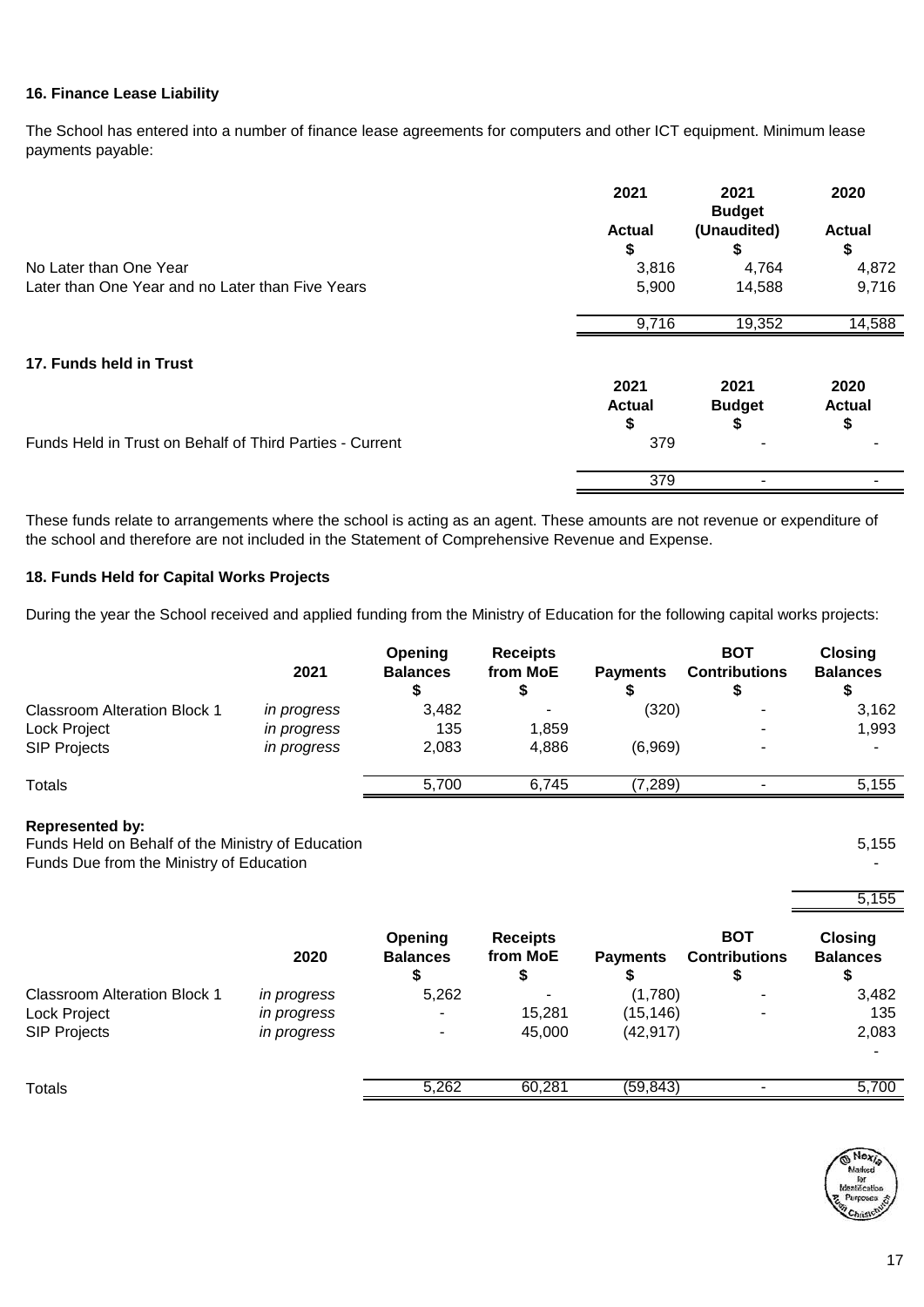#### **19. Related Party Transactions**

The School is a controlled entity of the Crown, and the Crown provides the major source of revenue to the school. The school enters into transactions with other entities also controlled by the Crown, such as government departments, state-owned enterprises and other Crown entities. Transactions with these entities are not disclosed as they occur on terms and conditions no more or less favourable than those that it is reasonable to expect the school would have adopted if dealing with that entity at arm's length.

Related party disclosures have not been made for transactions with related parties that are within a normal supplier or client/recipient relationship on terms and condition no more or less favourable than those that it is reasonable to expect the school would have adopted in dealing with the party at arm's length in the same circumstances. Further, transactions with other government agencies (for example, Government departments and Crown entities) are not disclosed as related party transactions when they are consistent with the normal operating arrangements between government agencies and undertaken on the normal terms and conditions for such transactions.

The Principal occupies the school house.

#### **20. Remuneration**

#### *Key management personnel compensation*

Key management personnel of the School include all trustees of the Board, Principal, Deputy Principals and Heads of Departments.

|                                             | 2021<br><b>Actual</b><br>S | 2020<br><b>Actual</b><br>\$ |
|---------------------------------------------|----------------------------|-----------------------------|
| <b>Board Members</b>                        |                            |                             |
| <b>Remuneration</b>                         | 2,505                      | 2,930                       |
| Leadership Team                             |                            |                             |
| <b>Remuneration</b>                         | 126,370                    | 115,238                     |
| Full-time equivalent members                |                            |                             |
| Total key management personnel remuneration | 128,875                    | 118,168                     |
| Total full-time equivalent personnel        | 1.00                       | 1.00                        |

There are six members of the Board excluding the Principal. The Board had held eight full meetings of the Board in the year. As well as these regular meetings, including preparation time, the Chair and other Board members have also been involved in ad hoc meetings to consider student welfare matters including stand downs, suspensions, and other disciplinary matters.

#### *Principal 1*

The total value of remuneration paid or payable to the Principal was in the following bands:

|                                                  | 2021          | 2020     |
|--------------------------------------------------|---------------|----------|
|                                                  | <b>Actual</b> | Actual   |
| Salaries and Other Short-term Employee Benefits: | \$000         | \$000    |
| Salary and Other Payments                        | 120-130       | 100-120  |
| <b>Benefits and Other Emoluments</b>             | $0 - 10$      | $0 - 10$ |
| <b>Termination Benefits</b>                      | -             |          |

*Other Employees*

No other employees received remuneration greater than \$100,000.

The disclosure for 'Other Employees' does not include remuneration of the Principal.

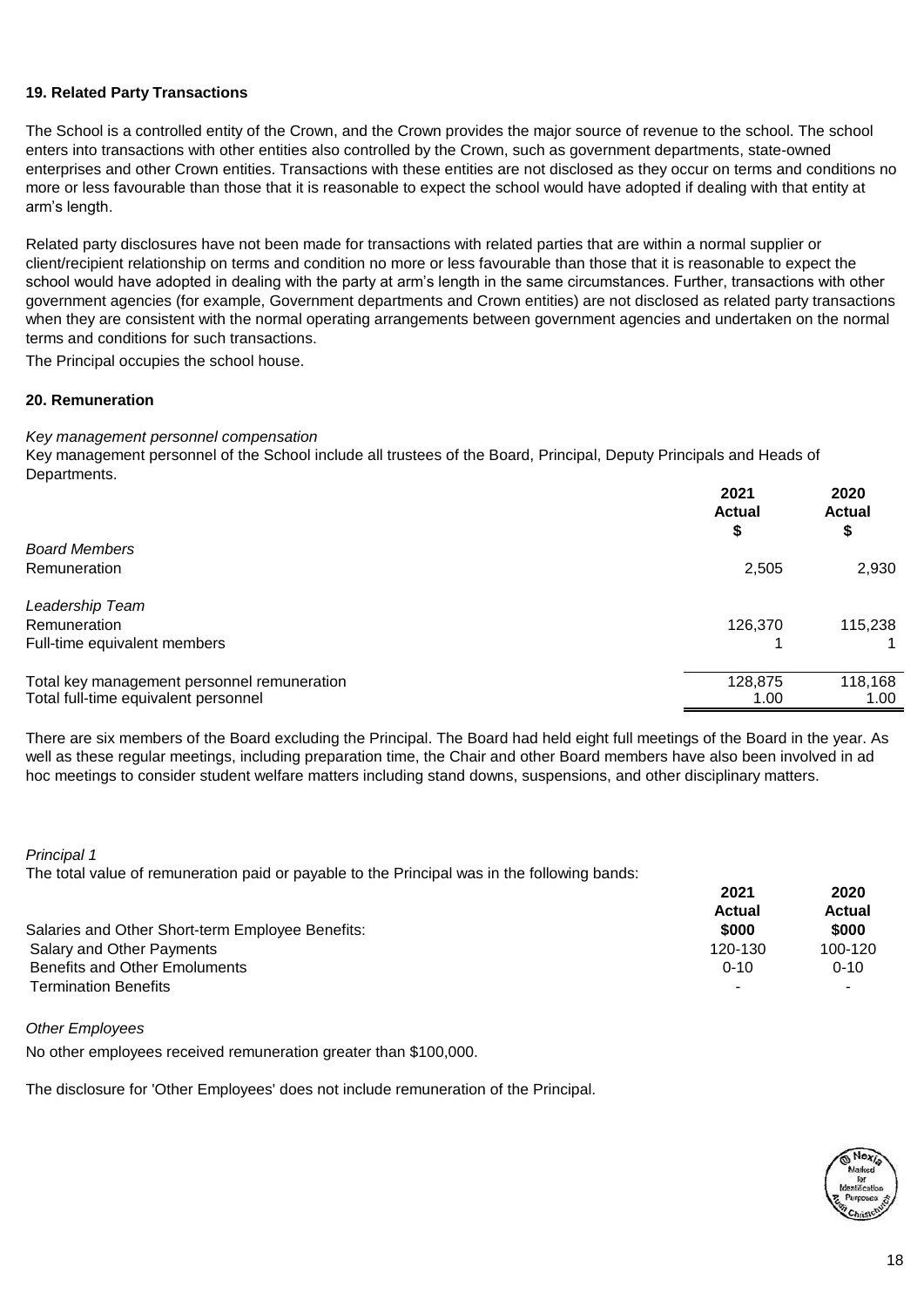#### **21. Compensation and Other Benefits Upon Leaving**

The total value of compensation or other benefits paid or payable to persons who ceased to be trustees, committee member, or employees during the financial year in relation to that cessation and number of persons to whom all or part of that total was payable was as follows:

|                  | 2021                     | 2020                     |
|------------------|--------------------------|--------------------------|
|                  | <b>Actual</b>            | <b>Actual</b>            |
| Total            | $\overline{\phantom{a}}$ | $\overline{\phantom{a}}$ |
| Number of People |                          | $\sim$                   |

#### **22. Contingencies**

There are no contingent liabilities (except as noted below) and no contingent assets as at 31 December 2021 (Contingent liabilities and assets at 31 December 2020: nil).

#### *Holidays Act Compliance – schools payroll*

The Ministry of Education performs payroll processing and payments on behalf of school boards of trustees, through payroll service provider Education Payroll Limited.

The Ministry's review of the schools sector payroll to ensure compliance with the Holidays Act 2003 is ongoing. The current phase of this review is to design potential solutions for any compliance breaches discovered in the initial phase of the Programme. Final calculations and potential impact on any specific individual will not be known until further detailed analysis and solutions have been completed.

To the extent that any obligation cannot reasonably be quantified at 31 December 2021, a contingent liability for the school may exist.

#### **23. Commitments**

#### **(a) Capital Commitments**

As at 31 December 2021 the Board has entered into contract agreements for capital works as follows:

(a)contract for Block 1 Classroom Alteration as agent for the Ministry of Education. A balance of \$3,482 was brought forward from 2020 of which a further \$320 was spent on the project during the year; and

(b) contract to have the lock system upgraded as agent for the Ministry of Education. A balance of \$135 was brought forward from 2020. \$1,859 was received from the Ministry during the year.

(Capital commitments at 31 December 2020: \$5,700)

#### **24. Managing Capital**

The School's capital is its equity and comprises capital contributions from the Ministry of Education for property, plant and equipment and accumulated surpluses and deficits. The School does not actively manage capital but attempts to ensure that income exceeds spending in most years. Although deficits can arise as planned in particular years, they are offset by planned surpluses in previous years or ensuing years.

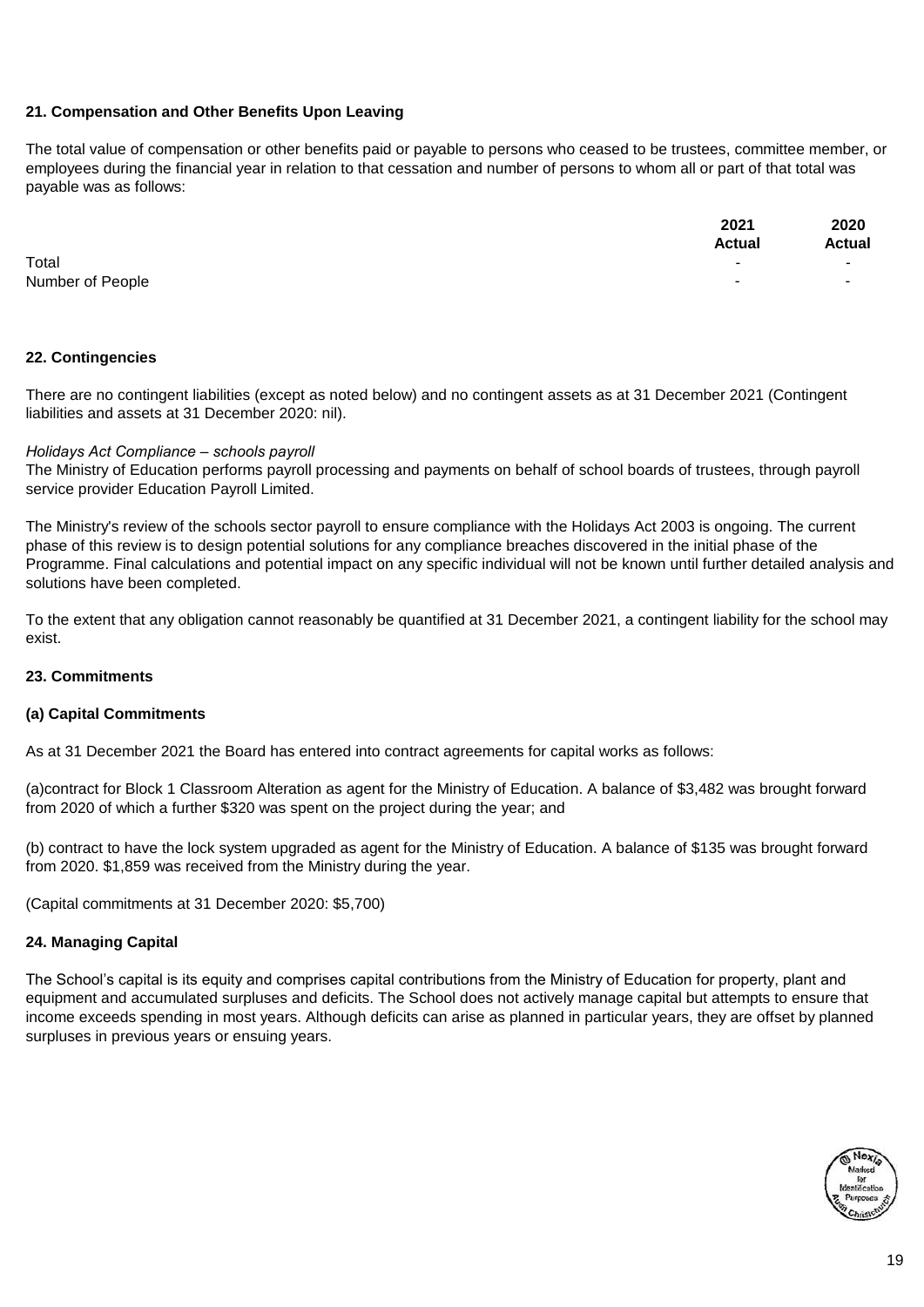#### **25. Financial Instruments**

The carrying amount of financial assets and liabilities in each of the financial instrument categories are as follows:

#### **Financial assets measured at amortised cost**

|                                                        | 2021                | 2021<br><b>Budget</b> | 2020                |
|--------------------------------------------------------|---------------------|-----------------------|---------------------|
|                                                        | <b>Actual</b><br>\$ | (Unaudited)<br>\$     | <b>Actual</b><br>\$ |
| Cash and Cash Equivalents                              | 156,952             | 62,838                | 133,011             |
| Receivables                                            | 13,134              | 11,727                | 17,673              |
| <b>Investments - Term Deposits</b>                     |                     | 68.360                |                     |
| Total Financial assets measured at amortised cost      | 170,086             | 142,925               | 150,684             |
| Financial liabilities measured at amortised cost       |                     |                       |                     |
| Payables                                               | 22.151              | 17.256                | 24,214              |
| <b>Finance Leases</b>                                  | 9,716               | 19,352                | 14,588              |
| Total Financial Liabilities Measured at Amortised Cost | 31,867              | 36,608                | 38,802              |

#### **26. Events After Balance Date**

There were no significant events after the balance date that impact these financial statements.

#### **27. COVID 19 Pandemic on going implications**

#### **Impact of Covid-19**

During 2021 the country moved between alert levels. During February and March 2021 Auckland was placed into alert levels 3 and 2 and other parts of the country moved into alert level 2.

Towards the end of June 2021, the Wellington region was placed into alert level 2 for one week.

Towards the end of August 2021, the entire country moved to alert level 4, with a move to alert level 3 and 2 for everyone outside the Auckland region three weeks later. While Auckland has remained in alert level 3 for a prolonged period of time the Northland and Waikato regions have also returned to alert level 3 restrictions during this period.

#### **Impact on operations**

Schools have been required to continue adapting to remote and online learning practices when physical attendance is unable to occur in alert level 4 and 3. Schools continue to receive funding from the Te Tāhuhu o te Mātauranga | Ministry to Education, even while closed.

However, the ongoing interruptions resulting from the moves in alert levels have impacted schools in various ways which potentially will negatively affect the operations and services of the school. We describe below the possible effects on the school that we have identified, resulting from the ongoing impacts of the COVID-19 alert level changes.

#### **Reduction in locally raised funds**

Under alert levels 4,3, and 2 the school's ability to undertake fund raising events in the community and/ or collect donations or other contributions from parents, may have been compromised. Costs already incurred arranging future events may not be recoverable.

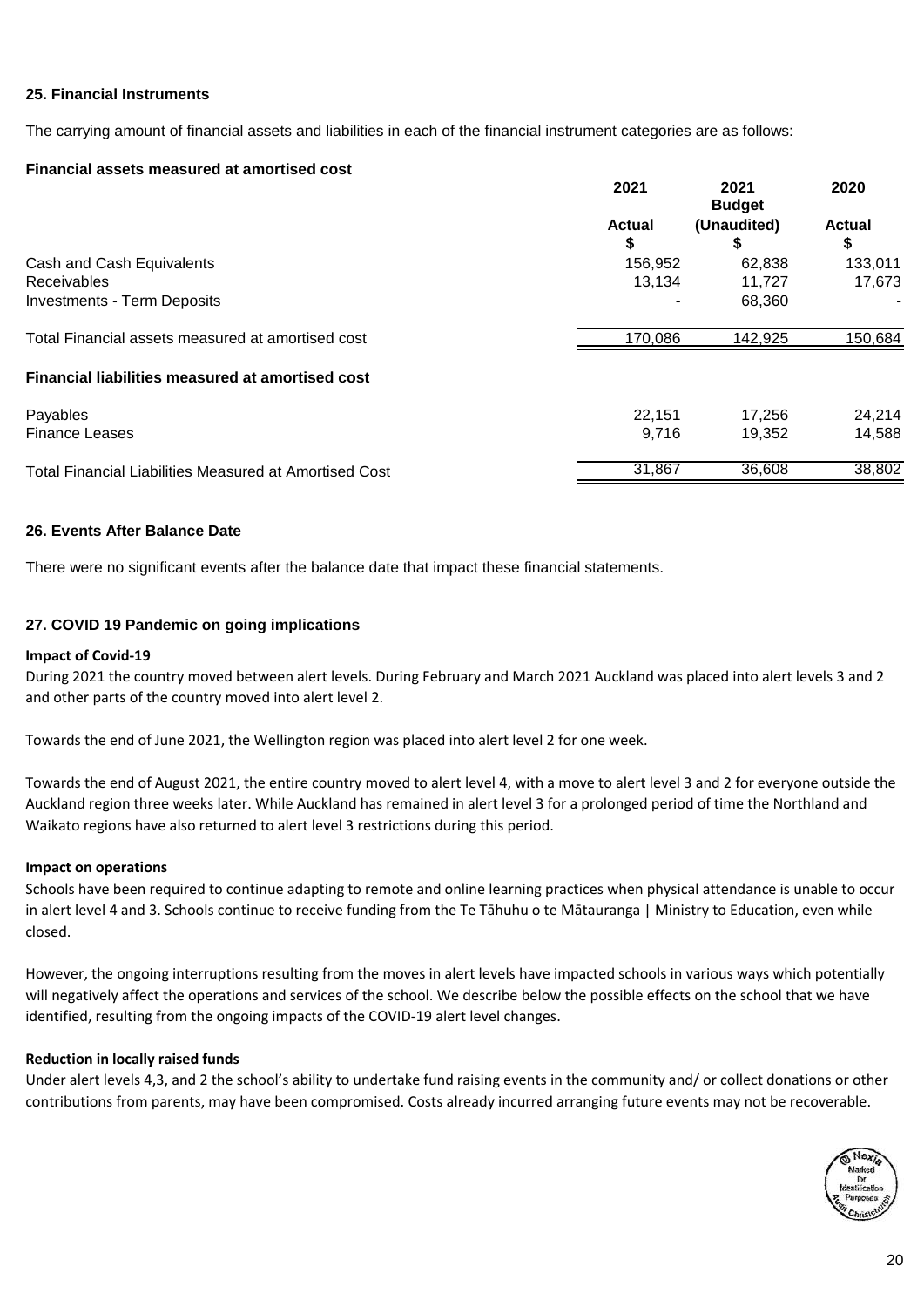#### **Increased Remote learning additional costs**

.

Under alert levels 4 and 3 ensuring that students have the ability to undertake remote or distance learning often incurs additional costs in the supply of materials and devices to students to enable alternative methods of curriculum delivery.

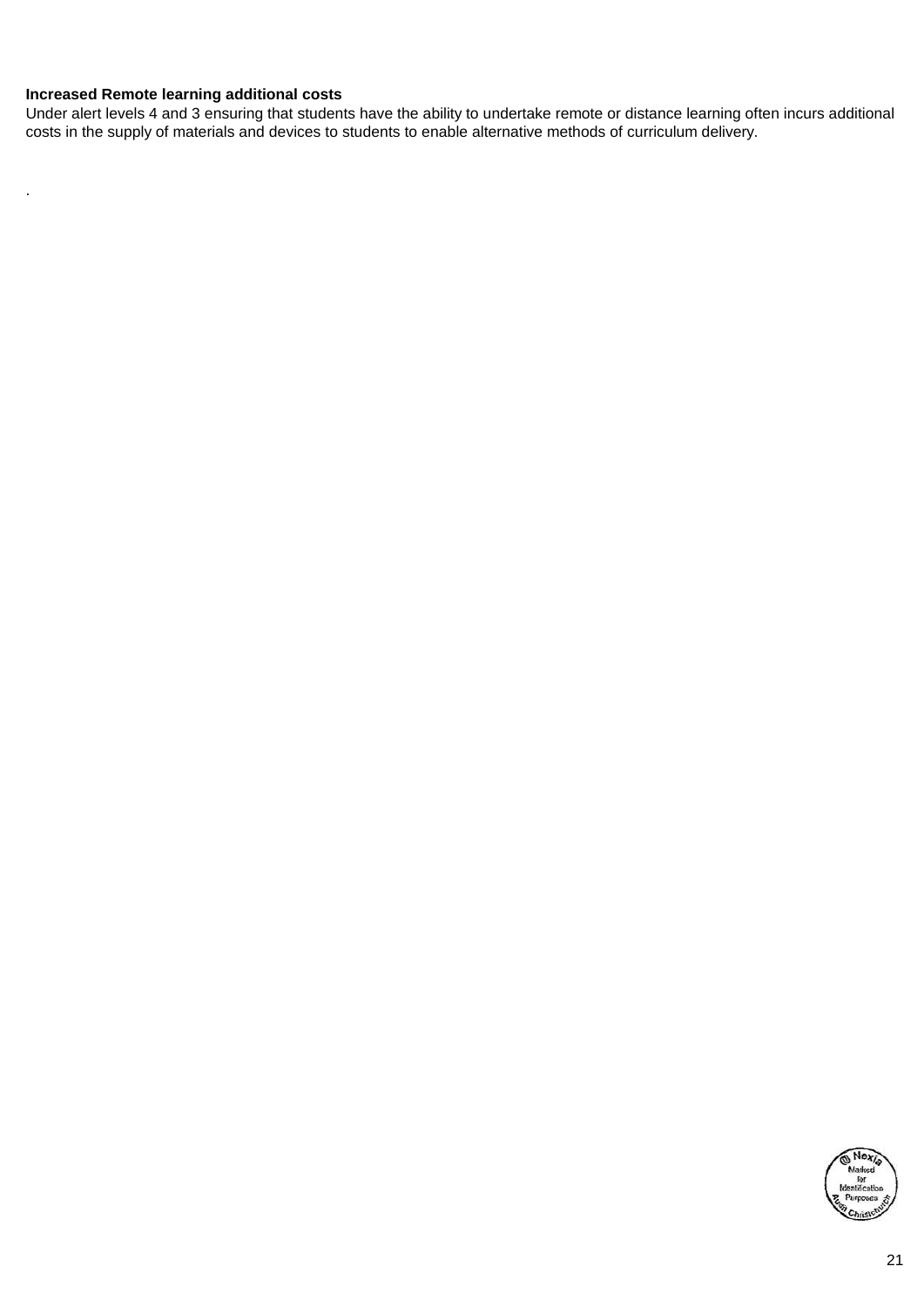### **2021 Analysis of Variance Albury School 3273**

#### **General Analysis:**

2021 provided opportunities for Albury School to demonstrate the strong partnerships with parents and the community as we navigated another year of Covid-19 restrictions with added complexity around new mandates, staff changes and roll growth. This year we are very proud of our school achievements. In amongst some complex matters the school has delivered a wide curriculum, held annual events, participated in inter-school events where possible, developed a new teaching team and continued to provide a solid, sound learning programmes that have been supported by dedicated, skilled professionals. New enrolments in 2021 change the data reporting figures from the previous year. We had a total of 15 new enrolments in 2021. We had 7 students enrol from other schools and 8 new 5 year olds starting school.

#### **Strategic Aim: Maths**

*To maximise our student's potential through personalised learning. (Strategic Goal 4)*

*That all students will achieve at or above the NZ Curriculum writing for their age and stage.*

*To lift the achievement level of all students identified as achieving below or at risk of falling below the expected level for reading, thus raising the overall levels in literacy across the school.* 

| Baseline data: End of 2020 data showed that 81% of students were achieving at/above in maths. The assessment was         | <b>TARGET:</b> That student achievement at a high level is at |
|--------------------------------------------------------------------------------------------------------------------------|---------------------------------------------------------------|
| made in relation to PACT which is aligned to the NZC. Of the 19% of students not achieving (4 students) it is noted that | least maintained in relation to the NZC and those students    |
| these are boys, all of whom demonstrate aspects of dyslexia. Observations show that this group tend to rush when         | not achieving receive additional support to maximise their    |
| attempting to solve an equation and require support with identifying the problem and subsequent process to be used.      | potential to succeed.                                         |

| Target students $-4$ boys. |  |
|----------------------------|--|
|----------------------------|--|

| Actions (what did we do?)                                                                                                                                                                                                                                                                                                                                                                                                                                                                                | Outcomes (what happened?)                                                                                                                                                                                                                                                              | Reasons for the variance?                                                                                                                                                                                                                                                                                                                                                                                                                                                                                                                                                                                        | <b>Evaluation</b>                                                                                                                                       |  |  |
|----------------------------------------------------------------------------------------------------------------------------------------------------------------------------------------------------------------------------------------------------------------------------------------------------------------------------------------------------------------------------------------------------------------------------------------------------------------------------------------------------------|----------------------------------------------------------------------------------------------------------------------------------------------------------------------------------------------------------------------------------------------------------------------------------------|------------------------------------------------------------------------------------------------------------------------------------------------------------------------------------------------------------------------------------------------------------------------------------------------------------------------------------------------------------------------------------------------------------------------------------------------------------------------------------------------------------------------------------------------------------------------------------------------------------------|---------------------------------------------------------------------------------------------------------------------------------------------------------|--|--|
|                                                                                                                                                                                                                                                                                                                                                                                                                                                                                                          |                                                                                                                                                                                                                                                                                        |                                                                                                                                                                                                                                                                                                                                                                                                                                                                                                                                                                                                                  | (where to next?)                                                                                                                                        |  |  |
| • Start of the year until mid-June student numbers<br>were climbing until we could reach the threshold<br>to start a second class.<br>• Senior class Year 4-6 started in June 2021<br>• Manage the learning environment through Covid<br>• Manage changes in staff<br>• Support students through a range of learning<br>tools and resources<br>• Deliberate focus on problem solving and the use<br>of the environment<br>• Teacher aide employment and in-class student<br>support programmes developed | Final achievement outcome in<br>maths across Y1-Y6:<br>At/Above $-66%$<br>Below $-33%$<br>Final achievement outcome for<br>target students:<br>3 out of the 4 students were<br>working at their expected level.<br>One student made progress but is<br>still below the expected level. | The size of the class and the range of student ability (having to bulge<br>before a new class was started) did have an impact on the ability to<br>deliver specific individual programmes for 26 students Y1-Y6.<br>This was further impacted by Covid and the ongoing issues around<br>more student absences (with colds etc).<br>However, the target students achieved very well and it was pleasing<br>to see how they were able to problem solve at a higher level with<br>strategic decisions around the selection to the choices of operations<br>required. This was a focus and the outcome was positive. | Continue to<br>strengthen<br>knowledge in the<br>LLP and PACT<br>analysis.<br>Review<br>assessment<br>protocols.<br>Robust<br>curriculum<br>monitoring. |  |  |
| Planning for 2022 year: It is noted that 16/35 students started Albury school prior to 2021. The current 35 student roll has 19 students who have joined Albury School since the<br>boginning of 2021, hance being at Album for 1 year or loss. The surrent together staff are now and we are building on the strengths of the school's values and evpectations                                                                                                                                          |                                                                                                                                                                                                                                                                                        |                                                                                                                                                                                                                                                                                                                                                                                                                                                                                                                                                                                                                  |                                                                                                                                                         |  |  |

beginning of 2021, hence being at Albury for 1 year or less. The current teaching staff are new, and we are building on the strengths of the school's values and expectations. Community partnerships are strong and learning programmes are at an intersection of traditional and new thinking. New staff have a range of knowledge and experiences in teaching tools and techniques, so it is important that these passions are utilise to best support our Albury Kids. Maths will continue to be a focus with school.